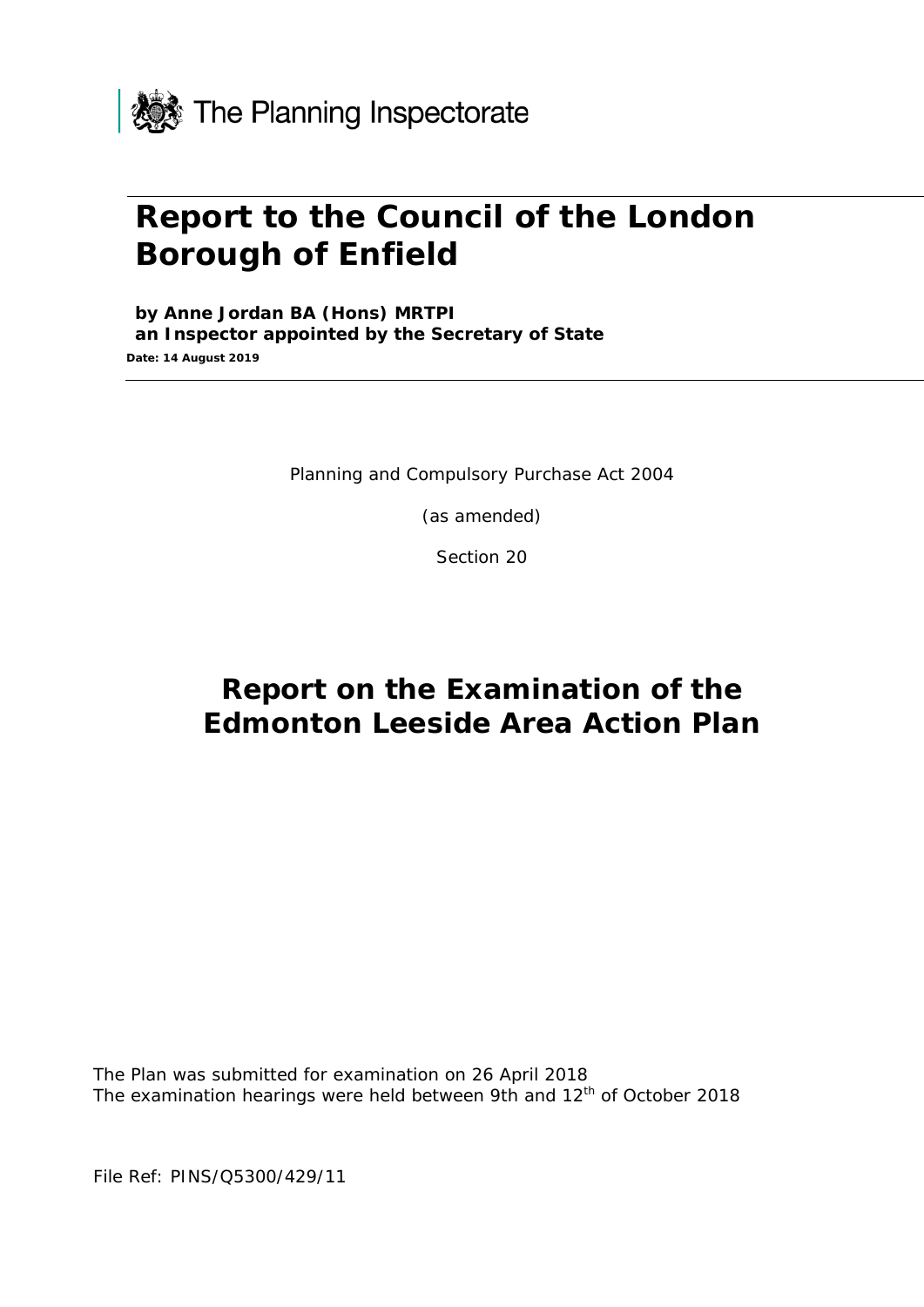# Abbreviations used in this report

| AA           | Appropriate Assessment                    |
|--------------|-------------------------------------------|
| <b>CS</b>    | The Enfield Plan: Core Strategy 2010-2025 |
| <b>DCO</b>   | Development Control Order                 |
| <b>DEN</b>   | Decentralised Energy Network              |
| <b>DMD</b>   | Development Management Document           |
| <b>DtC</b>   | Duty to Co-operate                        |
| <b>ELAAP</b> | Edmonton Leeside Area Action Plan         |
| EA           | <b>Environment Agency</b>                 |
| <b>GLA</b>   | <b>Greater London Authority</b>           |
| <b>HRA</b>   | <b>Habitats Regulations Assessment</b>    |
| <b>LDS</b>   | Local Development Scheme                  |
| <b>LP</b>    | Local Plan                                |
| MM           | <b>Main Modification</b>                  |
| <b>MW</b>    | Meridian Water                            |
| <b>MWHN</b>  | Meridian Water Heat Network               |
| <b>NPPF</b>  | National Planning Policy Framework        |
| <b>PPG</b>   | <b>Planning Practice Guidance</b>         |
| <b>SA</b>    | Sustainability Appraisal                  |
| <b>SCI</b>   | Statement of Community Involvement        |
| SIL          | Strategic Industrial Location             |
| <b>SPD</b>   | <b>Supplementary Planning Document</b>    |
|              |                                           |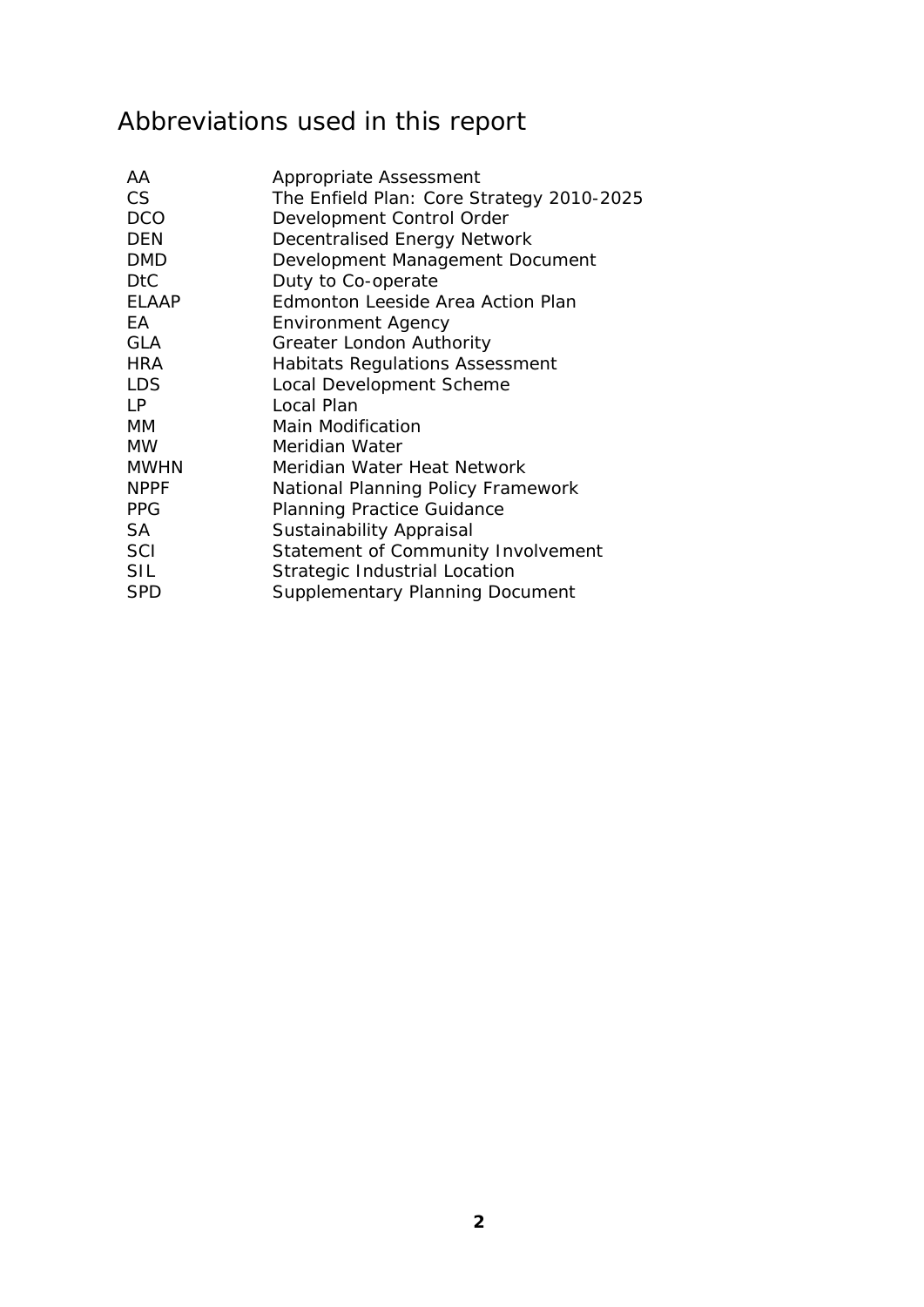#### **Non-Technical Summary**

This report concludes that the Edmonton Leeside Area Action Plan provides an appropriate basis for the planning of the London Borough of Enfield, provided that a number of main modifications [MMs] are made to it. Enfield Council has specifically requested me to recommend any MMs necessary to enable the Plan to be adopted.

All the MMs were proposed by the Council and were subject to public consultation over a six week period. In some cases, I have amended their detailed wording and added consequential modifications where necessary. I have recommended their inclusion in the Plan after considering all the representations made in response to consultation on them.

The Main Modifications can be summarised as follows:

- Changes to reflect the importance of parts of the Plan area as a Strategic Industrial Location (SIL) and Locally Significant Industrial Sites (LSISs) , and to support employment uses within the plan area, including those outside Meridian Water, in line with local and national policy;
- A reduction in the numbers of dwellings proposed to ensure that the amount and type of housing is deliverable within the plan period and is consistent with the aims of the Core Strategy;
- Revisions to reflect the Council's changed approach to the "Central Spine" to provide flexibility and to reflect the needs of existing occupiers;
- Updates to ensure that there are effective policies to deal with flood risk, biodiversity and adaption to climate change;
- Clarifications to ensure that policies aimed at enhancing the quality of the built environment are effective;
- Greater emphasis on historic environment and heritage assets, to ensure consistency with national policy;
- Factual updates throughout the plan to reflect changes in the Council's preferred development partner, changes in the delivery of Edmonton Ecopark and the Meridian Water Heat Network, and changes to rail infrastructure, including the development of Meridian Water Station.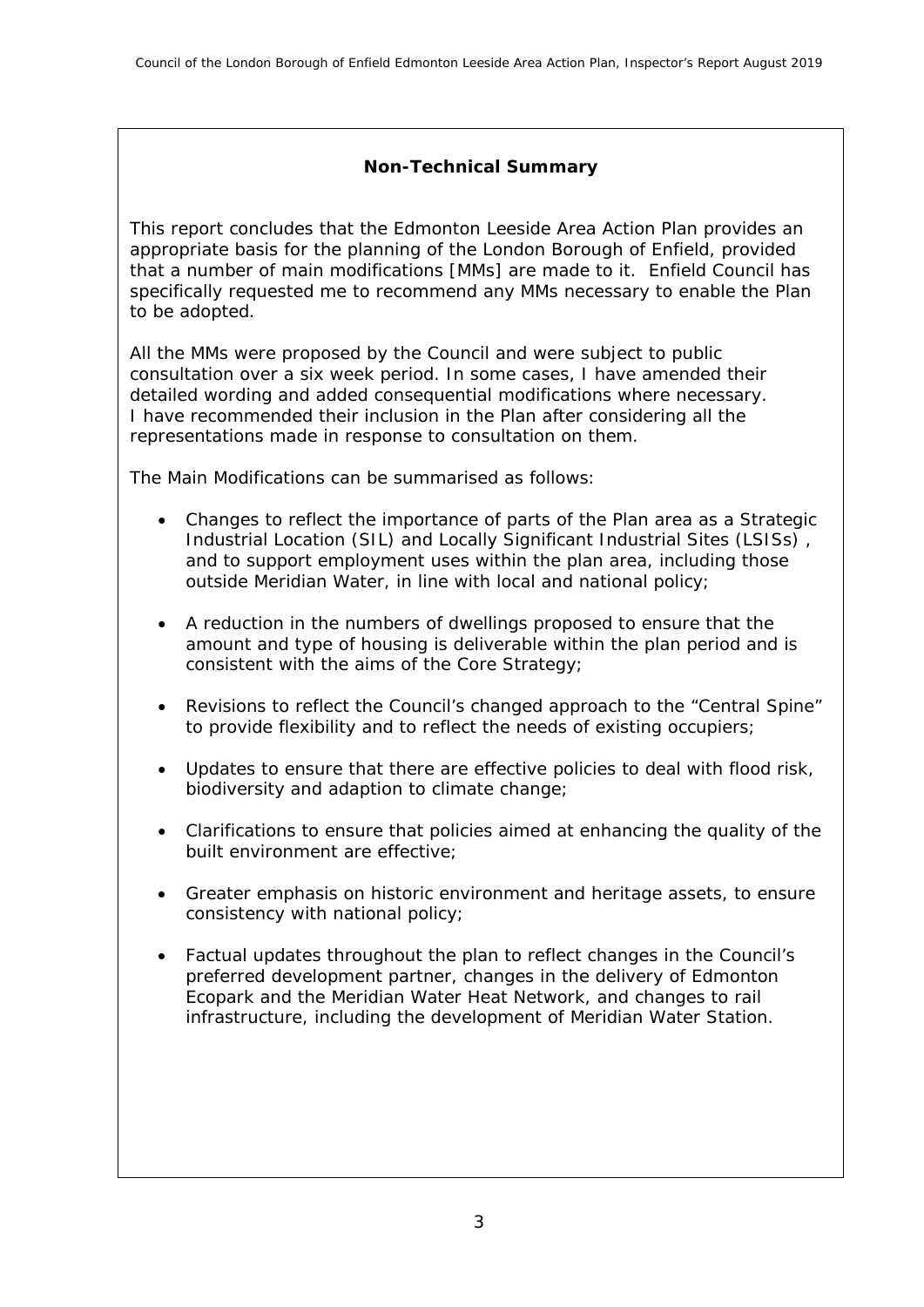## **Introduction**

- 1. This report contains my assessment of the Edmonton Leeside Area Action Plan (ELAAP) in terms of Section 20(5) of the Planning & Compulsory Purchase Act 2004 (as amended). It considers first whether the Plan's preparation has complied with the Duty to Co-operate (DtC). It then considers whether the Plan is sound and whether it is compliant with the legal requirements. The National Planning Policy Framework 2012 (NPPF) (paragraph 182) makes it clear that in order to be sound, a Local Plan should be positively prepared, justified, effective and consistent with national policy. The revised NPPF was published in July 2018 and updated in February 2019. It includes a transitional arrangement in paragraph 214 whereby, for the purpose of examining this Plan, the policies in the 2012 NPPF will apply. Unless stated otherwise, references in this report are to the 2012 Framework.
- 2. The starting point for the examination is the assumption that the local planning authority has submitted what it considers to be a sound plan. The ELAAP submitted in April 2018, is the basis for my examination. It is the same document as was published for consultation in January 2017. The Council also submitted to the Examination a number of proposed modifications to the plan set out in [EXD-117]. As part of the Examination I have considered whether or not any of these modifications are necessary for the plan to be sound.

#### **Main Modifications**

- 3. In accordance with section 20(7C) of the 2004 Act the Council requested that I should recommend any main modifications [**MMs**] necessary to rectify matters that make the Plan unsound or not legally compliant and thus incapable of being adopted. My report explains why the recommended MMs, all of which relate to matters that were discussed at the Examination hearings, are necessary. The **MM**s are referenced in bold in the report in the form **MM1**, **MM2**, **MM3** etc, and are set out in full in the Appendix.
- 4. Following the examination hearings, the Council prepared a schedule of proposed **MM**s. The **MM** schedule was subject to public consultation for six weeks. I have taken account of the consultation responses in coming to my conclusions in this report and in this light I have made some amendments to the detailed wording of the main modifications and added consequential modifications where these are necessary for consistency or clarity. None of the amendments significantly alters the content of the modifications as published for consultation or undermines the participatory processes and sustainability appraisal that has been undertaken. Where necessary I have highlighted these amendments in the report.

#### **Policies Map**

5. The Council must maintain an adopted policies map which illustrates geographically the application of the policies in the adopted development plan. When submitting a local plan for examination, the Council is required to provide a submission policies map showing the changes to the adopted policies map that would result from the proposals in the submitted local plan. In this case, the submission policies map comprises the plan identified as the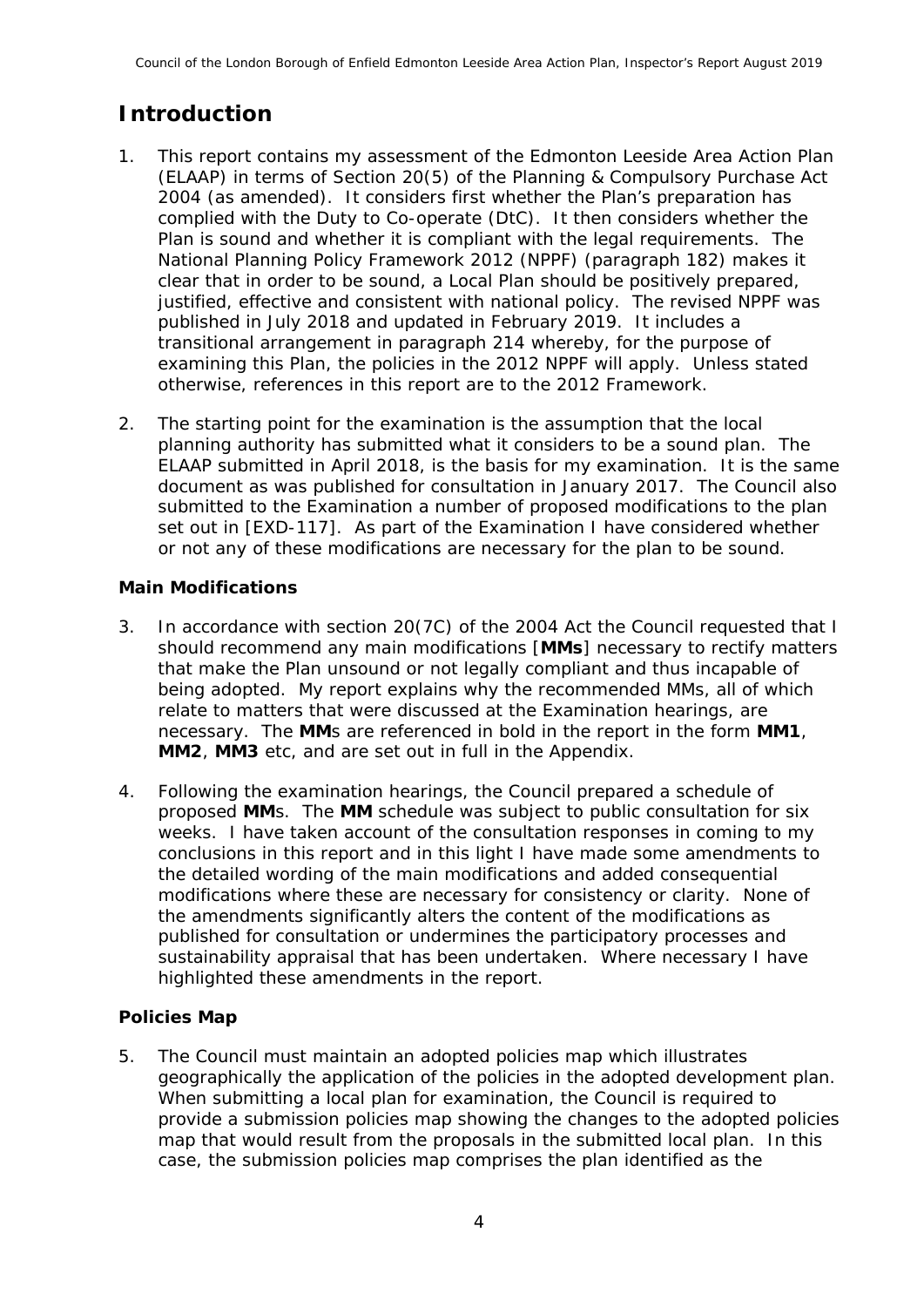proposed submission Policies Map [ELAAP-02]as set out in the Edmonton Leeside Area Action Plan.

- 6. The policies map is not defined in statute as a development plan document and so I do not have the power to recommend MMs to it. However, a number of the published MMs to the Plan's policies require further corresponding changes to be made to the policies map.
- 7. These further changes to the policies map were published for consultation alongside the **MM**s [EXD-220].
- 8. When the Plan is adopted, in order to comply with the legislation and give effect to the Plan's policies, the Council will need to update the adopted policies map to include all the changes proposed in the Edmonton Leeside Area Action Plan Revised Policies Map and the further changes published alongside the MMs, incorporating any necessary amendments identified in this report.

### **Assessment of Duty to Co-operate**

- 9. Section 20(5)(c) of the 2004 Act requires that I consider whether the Council complied with any duty imposed on it by section 33A in respect of the Plan's preparation.
- 10. The Council sets out its evidence in relation to the DtC in [ELAAP-04]: Regulation 22 Consultation Statement, [ELAAP-06]: Legal Compliance Checklist and [ELAAP-07]: Soundness Self-Assessment. These provide evidence detailing how it has engaged with other bodies including neighbouring local authorities in the preparation of the Plan as prescribed under Section 33A of the 2004 Act, where appropriate.
- 11. The Council states that consultation with relevant bodies, including neighbouring authorities, has been continuous throughout the process of preparing the Plan since its inception in 2007. These include the Greater London Authority, Transport for London, the Lee Valley Regional Park and the neighbouring authorities of Harringay and Waltham Forest.
- 12. There are no strategic matters within the Plan that diverge from the Core Strategy. Co-operation has resulted in mitigation measures being incorporated into policies with cross-boundary implications in relation to biodiversity and flooding. Furthermore, the Council has not received any objections to the Plan concerning the DtC.
- 13. In summary, I am satisfied that where necessary the Council has engaged constructively, actively and on an on-going basis in the preparation of the Plan and that the duty to co-operate has therefore been met.

### **Assessment of Soundness**

#### **Background**

14. Edmonton Leeside lies in the east of the London Borough of Enfield. The ELAAP sets out a framework for development in the area, which includes the Meridian Water development area to the south, alongside extensive existing employment areas. The River Lee, and its tributaries traverse the plan area,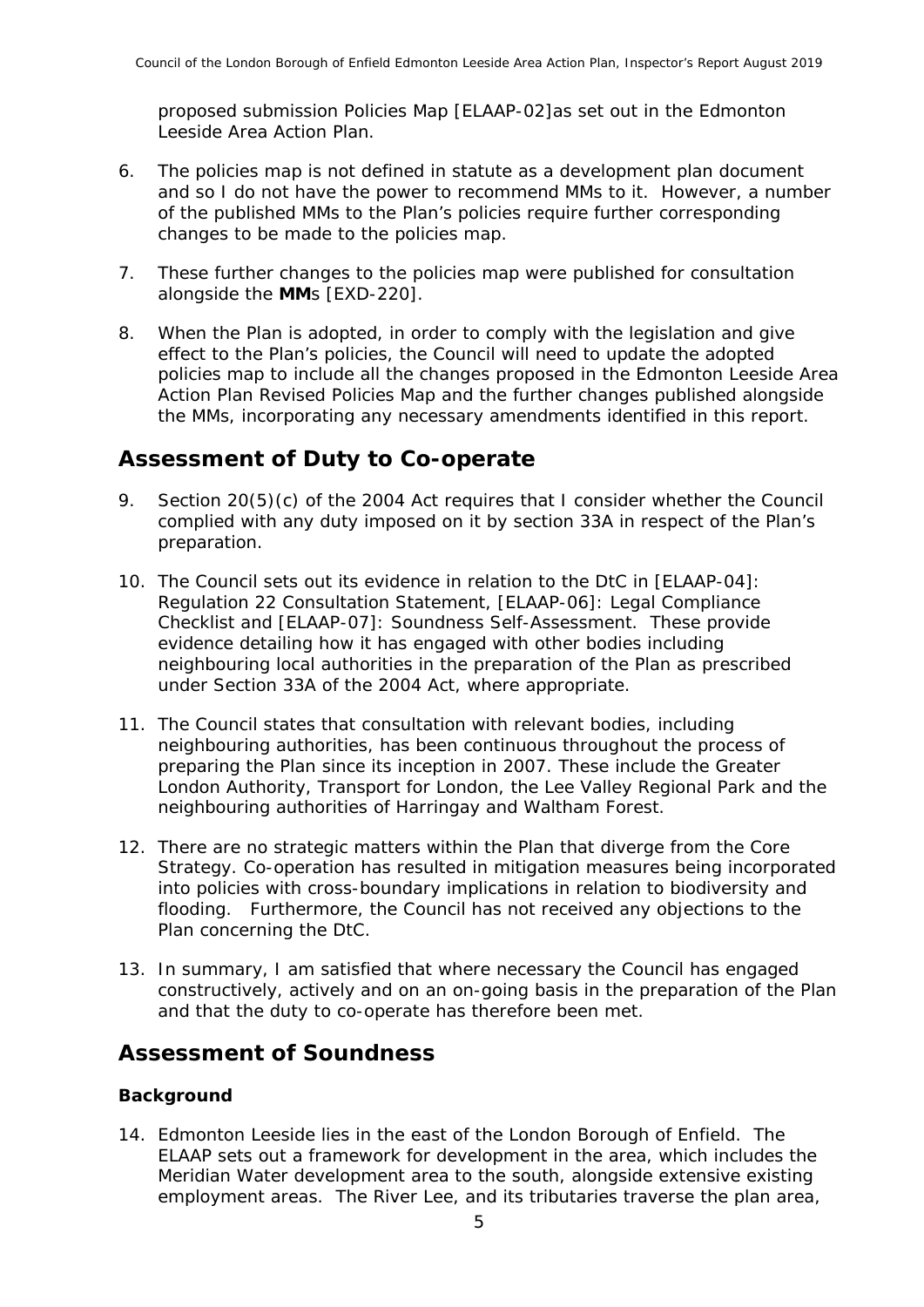with the Lee Valley Regional Park lying to the east. This contains Picketts Lock and the Metropolitan Green Belt.

- 15. The Enfield Plan: Core Strategy 2010-2025, was adopted in November 2010 ('The Core Strategy') [EBD-01]. This provides the broad strategy for the scale and distribution of development and supporting infrastructure. Of particular relevance to the ELAAP are Core Policy 37 which deals with Central Leeside and Policy 38 which deals with Meridian Water. Policy 37 recognises the industrial and employment character of Central Leeside and seeks to strengthen the role of industrial estates to support new and emerging businesses. It identifies Meridian Water as a site for a new sustainable mixed use community to provide around 5,000 homes and 1,500 jobs. It also seeks to improve connectivity through the site, both north-south and east-west. Policy 38 sets out the specific criteria for growth at Meridian Water. The Development Management Document, adopted in November 2014 provides detailed policies for dealing with planning applications.
- 16. The ELAAP is also intended to be read alongside The London Plan (2016). The area has undergone significant change in recent years and is recognised as being a priority area for jobs and housing within the Mayor's Upper Lee Valley Opportunity Area [NRBD-03]. Annex 2 of The London Plan identifies the ULVOA as occupying a strategic position in the London-Stansted- Cambridge Peterborough growth corridor. Annex 2 supports the potential of a Green Enterprise District, to provide employment but also recognises the importance of retaining adequate capacity for industrial needs including waste management and strategic logistics functions which are essential to retain London's global competitiveness and national advantage.
- 17. The London Plan also seeks to balance the provision of increased levels of housing with its wider policies of protecting the Green Belt and SIL capacity and intensifying development in accessible locations, including on small sites. I am advised that GLA officers are working with Enfield to support them in its Housing Infrastructure Fund bid for part of the Meridian Water area, in order to facilitate the delivery of housing.
- 18. The emerging New London Plan is, at the time of writing, still subject to Examination. The New London Plan seeks to optimise density by evaluating an area's capacity. TfL has advised that higher levels of housing require investment in public transport services, which includes train services, bus services, bus infrastructure as well as the infrastructure of Crossrail 2 to support them.
- 19. At the time of writing the Council are of the view that the emerging London Plan does not accurately reflect Enfield's capacity for growth and I note that Enfield's proposed new housing target in the New London Plan has yet to be confirmed. The emerging Plan is therefore a material consideration in the preparation of the ELAAP, which carries less weight than The London Plan (2016) with which the ELAAP must be in general conformity.
- 20. The ELAAP has been in preparation since 2008 and has previously undergone consultation as the Central Leeside AAP in 2012 and 2014. It was renamed the Edmonton Leeside Area Action Plan prior to consultation in 2017. It comprises a set of policies that relate specifically to development within the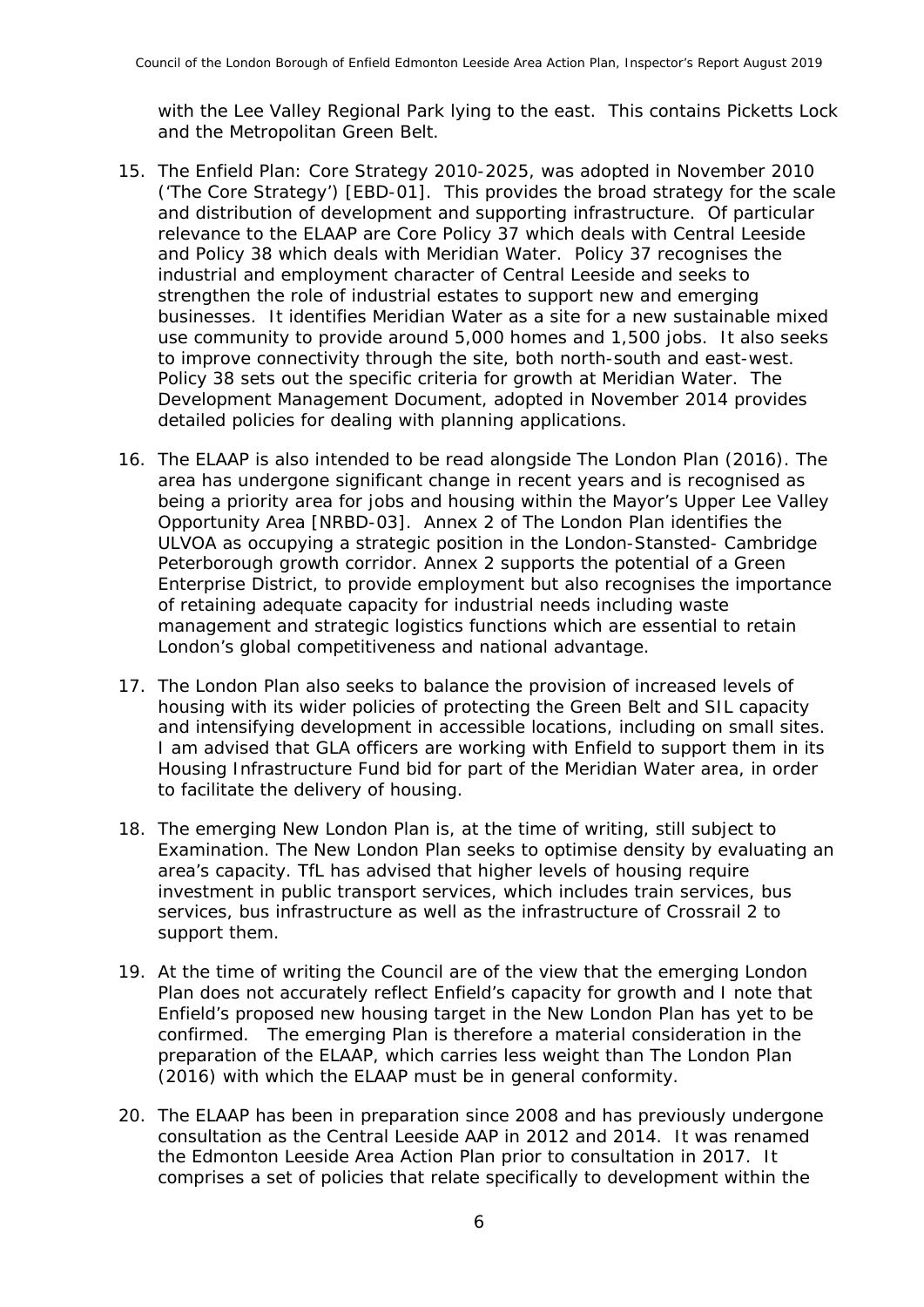Meridian Water development area, and a further set of area wide policies which relate to the whole FLAAP area.

#### **Main Issues**

21. Taking account of all the representations, the written evidence and the discussions that took place at the Examination hearings, I have identified nine main issues upon which the soundness of the Plan depends. Under these headings my report deals with the main matters of soundness rather than responding to every point raised by representors.

#### **Issue 1 - Whether the vision and objectives of the Edmonton Leeside Area Action Plan (ELAAP) are justified, effective and in accordance with national policy and the development plan.**

- 22. The ELAAP has an overall vision to maximise opportunities for a range of new homes, jobs and opportunities for local people. Five broad objectives are identified, with detailed aims within each. The objectives comprise: (1) Building a sustainable urban neighbourhood (2) Facilitating economic growth; (3) Connectivity; (4) Delivering sustainable regeneration; and (5) Celebrating the Lee Valley waterways and open spaces.
- 23. All these objectives are consistent with the core principles within the NPPF, the wider objectives of the London Plan and the emerging New London Plan and the strategic objectives of the Core Strategy. Whilst the consideration of individual development proposals will likely require balancing these sometimes competing aims, the vision and objectives as set out in the ELAAP are nonetheless justified, effective and in accordance with national policy and so are soundly based.

#### **Issue 2 : Whether the ELAAP makes appropriate provision for employment land and whether policies E2, E14 and E15 in relation to employment are positively-prepared, justified, effective and consistent with national policy.**

- 24. Edmonton Leeside contains large areas of land designated for employment as Strategic Industrial Locations (SIL) within The London Plan (2016). As submitted for Examination the Plan proposed removal of a large proportion of land from SIL designation.
- 25. The function of SIL, as a resource for industrial and related capacity is strategically important to the wider London economy. Furthermore, the 2017 Draft Employment Land Review [EXD-55] identifies an under-provision of employment land in the Borough and relatively buoyant demand for it.
- 26. Whilst a de-designation of land as SIL would provide the opportunity to introduce higher density employment uses to Meridian Water, there is limited cogent evidence to support the view that existing SIL designations are no longer fulfilling a functional employment need for industry and that any identified need could be adequately accommodated within the other designations proposed.
- 27. The plan proposes new SIL designations to replace the SIL that would be lost. These comprise Deephams Sewage Works, which is needed for continued operational needs, and so will not provide additional industrial capacity over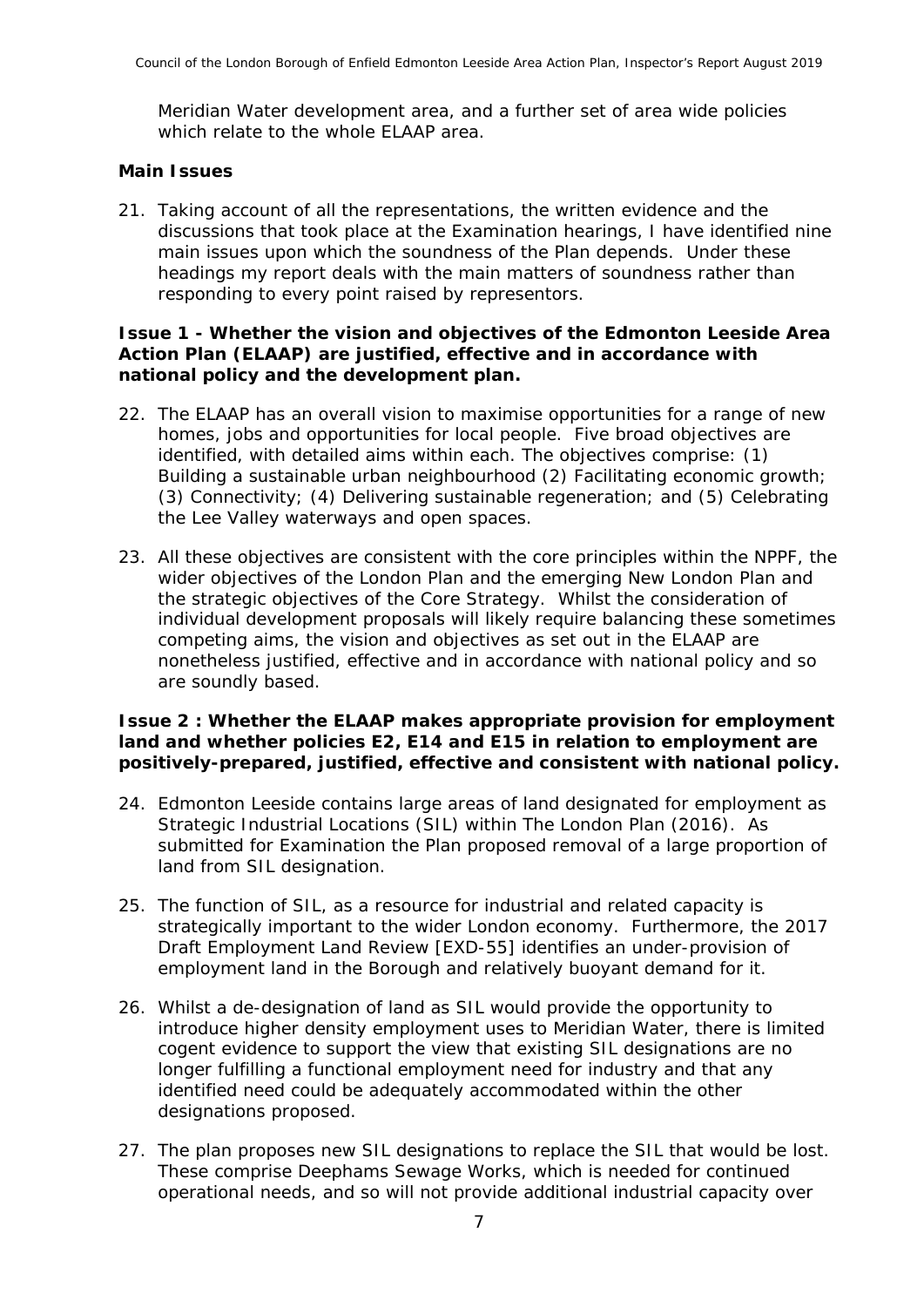the lifetime of the ELAAP. Two further small parcels to the north and east are also proposed, but these would not offset the loss of the existing SIL designation from industrial use in terms of size or quantity. Other potential new designations in the AAP are similarly ineffective as they are relatively small, and their configuration reduces their utility.

- 28. Consequently, the loss of SIL would not be in conformity with the London Plan. Modifications within **MM2** and **MM2a** which retain the existing SIL designation within the AAP area, are therefore necessary to ensure that the land continues to fulfil a strategic employment function, in line with the aims of the London Plan of both ensuring London retains a competitive economy and that appropriate weight is given to wider economic objectives when considering business and residential development proposals.
- 29. Consequential changes to the supporting text are also needed. These include changes to maps within the AAP, revised job numbers, references to the relocation of businesses and removal of references to supporting higher density B1 uses, including tall buildings adjacent to Banbury Reservoir. Measures to facilitate the relocation of the bus station at Harbet Road and other occupiers are also no longer necessary and so changes to remove these requirements and to recognise their use as SIL in **MM2a** and **MM15a** are also necessary.
- 30. The AAP seeks to diversify and intensify development in appropriately accessible locations, such as within Meridian Water. Although, as set out below, I find no justification for the residential and employment capacity assumptions set out in the ELAAP, [Meridian Water Spatial Scenario Testing - ELAAP-14], Both the London Plan and the emerging New London Plan seek to facilitate higher density employment and other uses in appropriate accessible locations. The ELAAP Industrial Floorspace Study [EXD-71] also shows that there are opportunities for some intensification of industrial capacity in the wider AAP area. The more efficient use of land is consistent with the aims of the NPPF and is also aligned with the wider aims of The London Plan. It is also in accordance with Policy 38 of the Core Strategy and would not undermine the purpose of SIL designation.
- 31. Accordingly, I find no inconsistency with measures and objectives in the plan which seek to increase job density in industrial areas, to make more efficient use of land and to support intensification. These also seek to improve outdated infrastructure and facilities to meet energy efficient standards and respond to the concerns of occupiers in relation to crime within existing industrial estates, all of which are broadly consistent with national policy. The changes in **MM2** and **MM15** which are aimed at achieving these aims are therefore justified. However, to assist with clarity, I have reordered the wording of policy EL2 within **MM2** to make clear that intensification should not undermine the purpose of SIL designation, as I am satisfied this would not prejudice anyone's interests.
- 32. As outlined above, proposals to allocate small portions of land north and east of Deephams Sewage Treatment Works as SIL would not be effective as the land parcels are not sufficiently large to meet the requirements of the designation. **MM14** and **MM14a** are necessary to delete their allocation from the AAP. The requirement in the supporting text in Chapter 6 that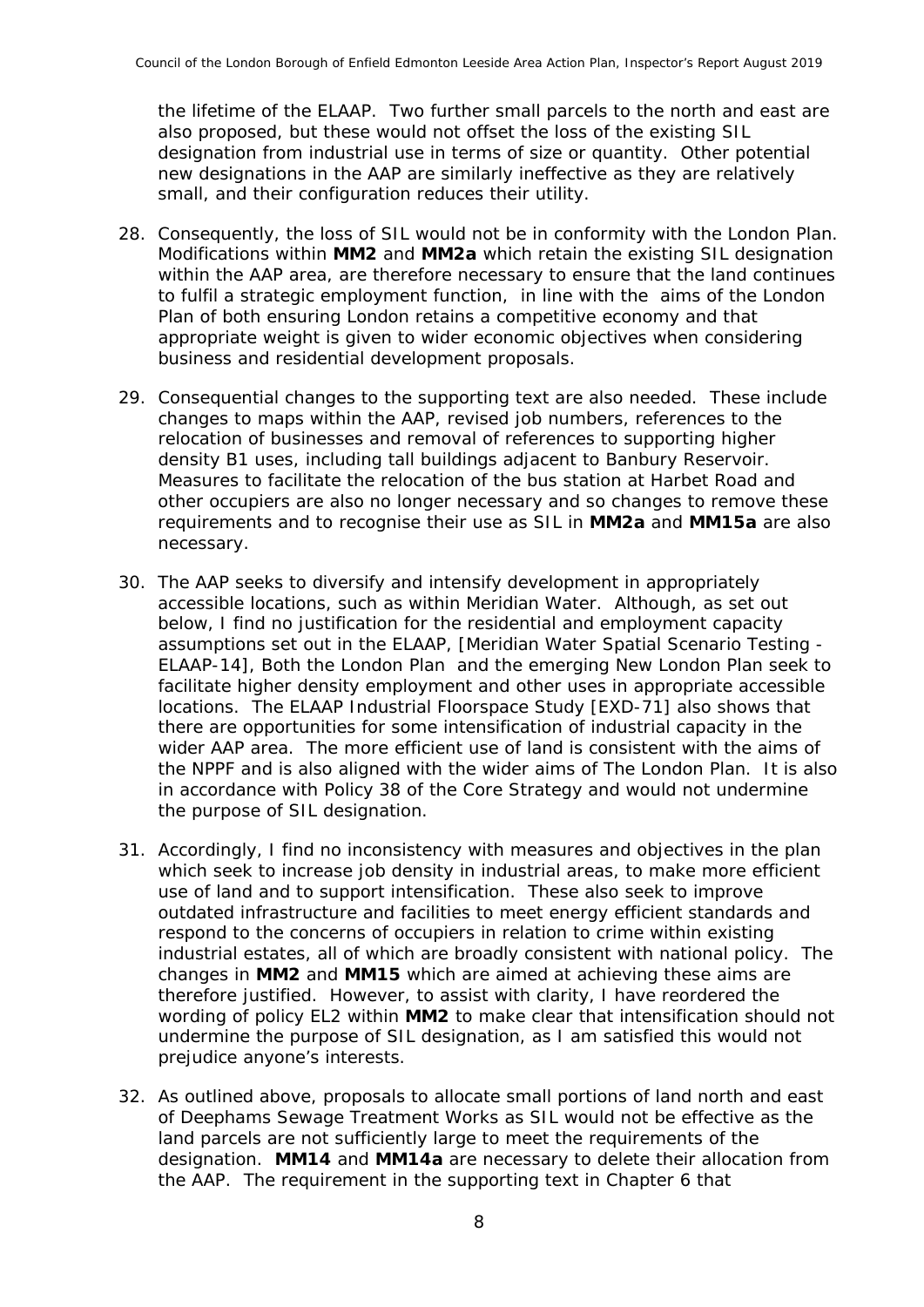development be particularly encouraged in industrial estates where the Council has significant land ownership interests is also not justified and **MM15a** is necessary to delete this part of the text.

- 33. The ELAAP also seeks to protect and improve the quality of employment areas in the plan area. The "Agent of Change principle", seeks to ensure that new development mitigates adverse effects on neighbouring uses. This is consistent with the aim of protecting employment uses within the AAP and the core principles of the NPPF and so changes to reflect it in the Plan in **MM2**, **MM2a** and **MM15** are appropriate. **MM2** also reflects the need for low carbon development in line with the aim of mitigating and adapting to climate change implicit in the NPPF and is also justified.
- 34. A substantial portion of Meridian Water's existing occupiers are made up of large scale retailers, with both Tesco and IKEA having significant land holdings within the Meridian Water site. Accordingly changes in **MM1a**, and **MM2a** aimed at recognising the contribution retail uses make to employment and economic growth in Edmonton are necessary for clarity and factual accuracy, and so effectiveness.

#### **Issue 3 – Does the plan set out a positively prepared strategy for housing which is justified, effective and based on sound evidence?**

- 35. The Meridian Water Spatial Scenario Testing [ELAAP-14] assumes that the site has the capacity to accommodate 10,000 homes and 6,000 jobs, based on all of the land currently used as SIL being de-designated and being put to more intensive use. I have outlined above why this strategy would be unsound.
- 36. In addition, the existing permission at Willoughby Lane, which I am advised comprises approx. 8 hectares, would appear to be proposed for development at a significantly lower intensity than that envisaged across the remainder of the site. The scenario testing also assumes that all of the Tesco and IKEA car parks provide the potential for redevelopment. In the case of IKEA, the evidence put to me at the hearings suggests that IKEA as landowner consider their operational needs to require more car parking than envisaged in the Scenario Testing, potentially also reducing the future residential capacity of the site.
- 37. Furthermore, as the Scenario Testing predates any information regarding technical requirements for flood storage it cannot take account of these. It is not known whether this is likely to require additional land take within Meridian Water over and above the open space provision assumed in the capacity study, or whether this will have any implications for the utility of the open space proposed, and this adds to my reservations regarding the assumptions made within the Scenario Testing in relation to residential capacity.
- 38. Taken together, these factors lead me to the view that many of the assumptions in the capacity study are no longer valid and that there is therefore no sound basis for concluding that the figure of 10,000 homes and 6,000 jobs is achievable and therefore justified.
- 39. Consequently, **MM1** and **MM1a** are necessary to set a lower, minimum figure for housing and employment in the plan period of 5,000 new homes and 1,500 new full-time jobs, in line with the Core Strategy. The consequential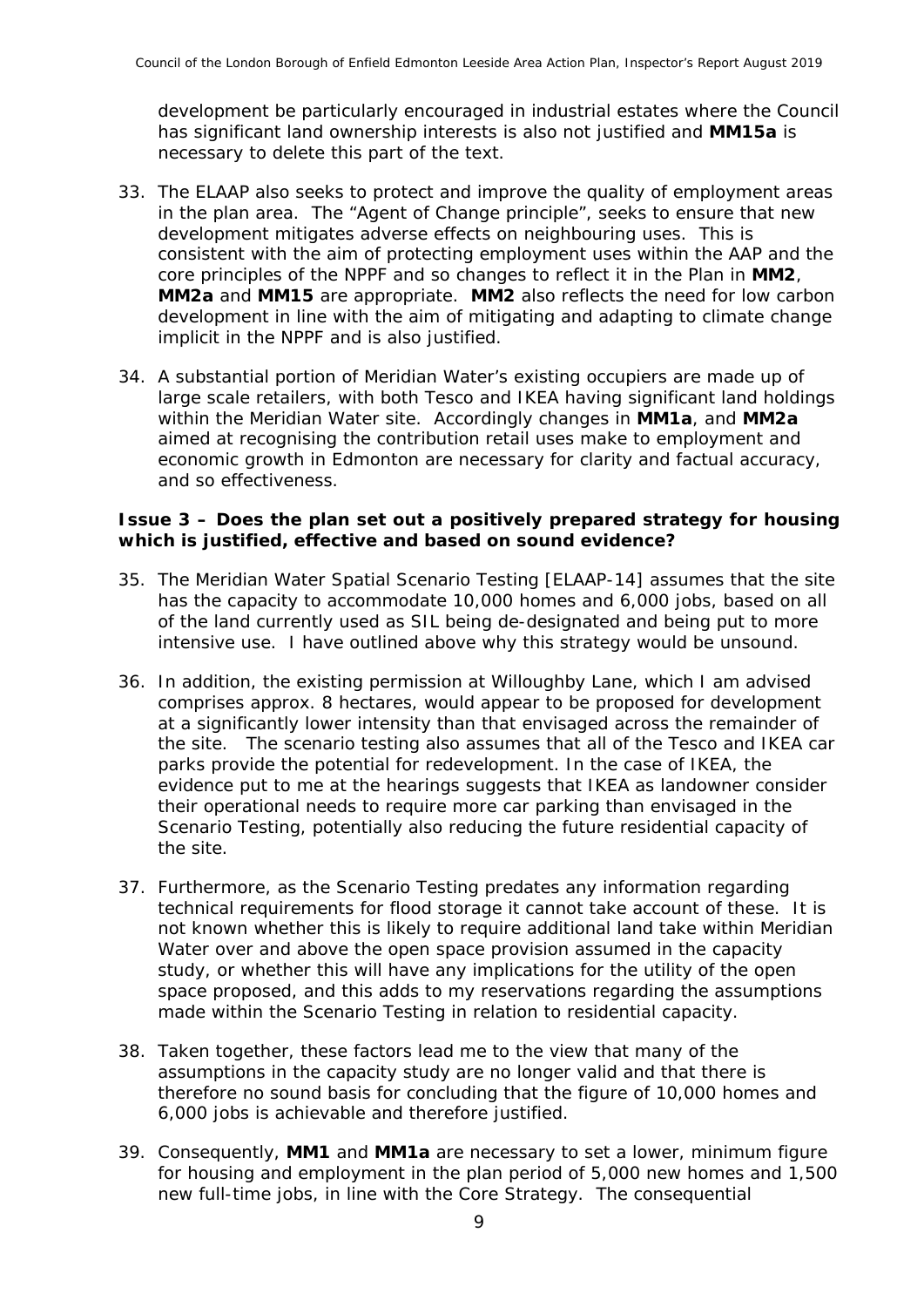amendments also recognise that the density of development within Meridian Water should reflect both levels of connectivity and environmental impact and is in line with the aims of The London Plan.

- 40. The plan submitted for examination set a figure of 35% for Affordable Housing, lower than the figure in the Current London Plan, where public subsidy is involved, and lower than the 40% figure in the Core Strategy. The supporting evidence provides no compelling evidence as to why this is justified. Changes in **MM1** and **MM1a** consequently align with the requirement of 40% set out in the Core Strategy and include the aim that the Council will work towards the strategic target of 50%. The MMs are also necessary to ensure that where justified, viability requirements may indicate a lower figure may be appropriate, to allow appropriate levels of flexibility. In the absence of convincing justification for a diversion from the adopted plan, these changes are necessary to make the plan sound.
- 41. I note that the Core Strategy requirement itself falls short of the requirement in the emerging New London Plan. The GLA recognise that the ELAAP does not have to be in conformity with the New London Plan, but advise that the Council should work towards updating the requirement in the ELAAP, alongside a review of the Core Strategy. This is a matter for the Council to consider, but as the draft New London Plan is not at this stage adopted, a further modification is not required.
- 42. The Plan proposes a lower level of family housing than advocated in The London Plan or the Core Strategy, in the interests of increasing residential capacity across Meridian Water. In the absence of cogent evidence that the levels of intensification proposed can be satisfactorily achieved, there is no sound reason for providing less family housing than is identified to meet local needs.
- 43. Accordingly, **MM1** and **MM1a** set out that the mix of housing provided should allow for a range of housing sizes and tenure mix in line with the Core Strategy and also alters the definition of affordable housing to include London Shared Ownership and London Living Rent products in line with The London Plan. These changes are also necessary in the interests of clarity, and therefore effectiveness.

#### **Issue 4: Is the framework for movement throughout the Plan area positively prepared and soundly based?**

44. Improving connectivity is an important component of ensuring the deliverability of Meridian Water and achieving the objectives of the ELAAP as a whole. As submitted for examination, the ELAAP shows a new road link which follows a fixed route extending east-west. The Council advanced an alternative option at the hearings, now shown in **MM6** and **MM6a** to replace this with a safeguarded corridor referred to as the Central Spine. This approach responds to concerns from landowners, that a fixed route, which utilised land outside the Council's control, could be difficult to implement, and could potentially have an adverse effect on existing occupiers and so would not be effective.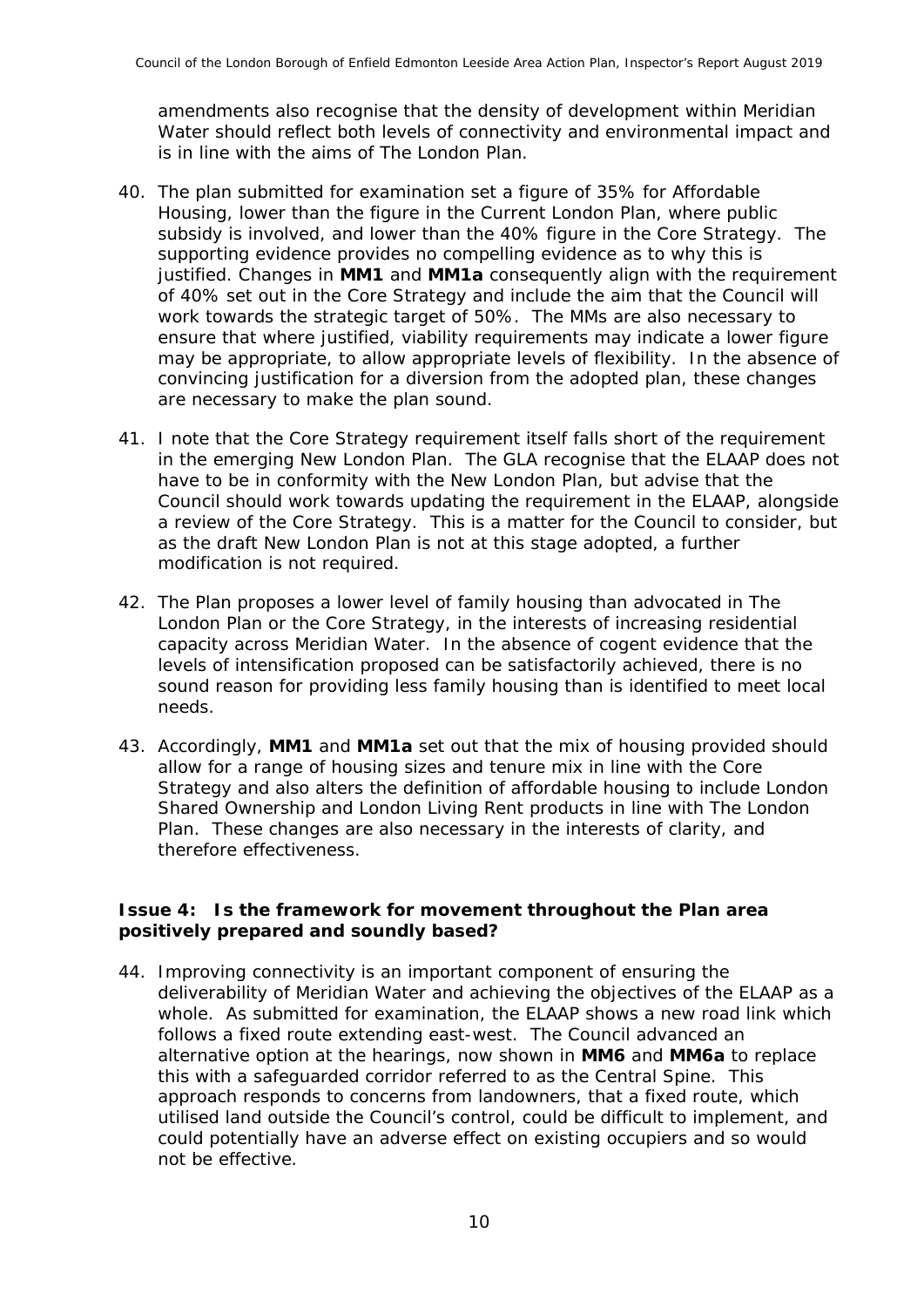- 45. The safeguarded corridor in figure 5.1 within **MM6** aligns with the principle set out in Core Policy 38 of the CS that a new spine be provided within the site connecting all areas of Meridian Water. I am also satisfied that in the context of the modifications in **MM1** and **MM2** the submitted highways modelling [EXD-44] is sufficient to indicate that subject to detailed design and mitigation works, the route would not lead to a severe impact on the surrounding network consistent with NPPF Para 32. The safeguarded corridor approach also allows the exact route of the Central Spine, which will be subject to a separate planning application, and will take account of the interests of existing businesses as far as possible, to be informed by the development work for the proposed Meridian Water Masterplan.
- 46. Taking into account the role the route will play in facilitating the redevelopment of Meridian Water and the wider ELAAP, it is important that development proposals within the identified corridor are designed to support the function of the Central Spine. It should also be used as a route for servicing and infrastructure. Whilst the road should make provision for cycle routes, these should take account of the needs of existing businesses. These measures, as set out in **MM6** are reasonable and necessary.
- 47. **MM6** and consequential amendments to the supporting text in **MM6a** which amend the fixed route to a safeguarded corridor are therefore necessary to ensure the plan is positively prepared. However, the safeguarded area is larger than the route of the future road, and some development within it could be of a scale or type which would not be prejudicial to its delivery and could take place prior to the preparation of a Masterplan. I have therefore amended **MM6** as set out in the appendix to reflects this, in the interests of positive planning, and am satisfied that this change would not prejudice the interests of any parties.
- 48. Policy EL7 outlines the scope of rail and bus improvements within Meridian Water. As submitted, the policy does not include reference to the replacement of Angel Road Station or to bus standing facilities, both of which are necessary improvements. **MM7** and **MM7a** address this and are necessary to ensure that the policy has been positively prepared.
- 49. Policy EL21 relates to improving the quality of the pedestrian and cycling environment. **MM21a** clarifies that modal shift will be supported in order to achieve sustainable transport. This would be consistent with the aims of the NPPF and is necessary for clarity.
- 50. Policy EL22 refers to proposed improvements to cycle routes in the wider ELAAP area. To reflect the need for pedestrian and cycling facilities to integrate with the existing highways network, including the North Circular, modifications **M22** and **M22a** are necessary in order for the policy to be effective. The provision of adequate cycle parking and changing facilities are complementary measures which will help achieve modal shift and the reference to this requirement in the supporting text is therefore justified. The "Mayor's Healthy Streets Approach" is a framework for planning new developments so people can walk or cycle to local shops, schools and workplaces, and have good public transport links for longer journeys. Its aims are consistent with the objectives of the ELAAP and with the NPPF and its inclusion in the plan in **MM22** assists with clarity and therefore effectiveness.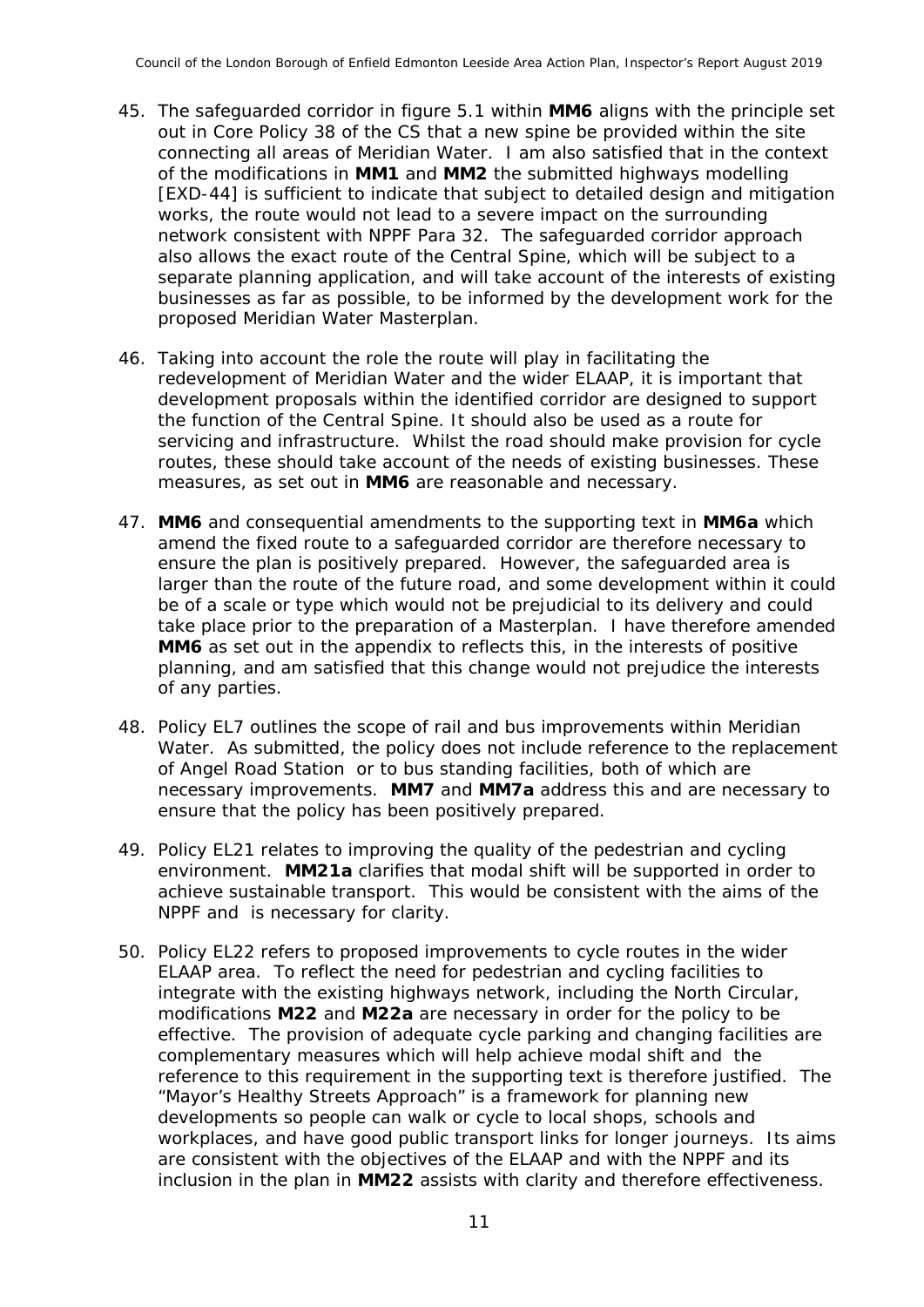- 51. Policy EL23 relates to enhancing the bus network and services throughout the Plan area. Amongst other things it seeks to ensure that in planning bus routes, new development is located no further than 640m from a bus route. Improving connectivity is a main objective of the Plan. **MM23** is necessary to extend this requirement to existing development and is necessary to ensure consistency in service delivery and in the interest of effectiveness.
- 52. Policy EL25 relates to the design of the road network in the plan area. The plan as submitted referred to the Road Task Force (2013), an initiative which is now of some age and so is no longer current. The deletion of reference to this in the policy and supporting text **MM25** and **MM25a** is necessary to update the plan in the interests of clarity.

#### **Issue 5: Does the Plan set out an effective strategy for securing high quality and inclusive design, which would protect and enhance the built, natural and historic environment?**

*Leisure Facilities and Open Space*

- 53. Policy EL9 aims to ensure that development at Meridian Water makes sufficient provision for leisure facilities and open space within Meridian Water. Policy EL28 relates to new and existing green spaces within the wider plan area.
- 54. As the Plan recognises that some of the leisure needs of new residents may be met off site, in order to protect existing wildlife habitats, new development should take into account the impact which additional recreational pressure or traffic arising from development may have upon sites of ecological importance, including the Chingford Reservoirs SSSI and Lee Valley Special Protection Area/Ramsar site at Walthamstow Reservoirs Epping Forest Special Area of Conservation (SAC). **MM9** and **MM9a** are necessary to secure these changes. **MM28** seeks to ensure that the same considerations are reflected in proposals for new green infrastructure outside Meridian Water and is necessary for effectiveness. It is also necessary to ensure that access is enhanced to open spaces which are not subject to protective designations, and waterways outside Meridian Water. These changes are contained in **MM9** and **MM9a** which in the interests of effectiveness also include additional criteria against which development proposals will be assessed.
- 55. Policies EL9 and EL28 both encourage a range of uses for new and existing green spaces. In order to encourage the multiple use of green and open space, including use for flood storage capacity, **MM28** is necessary to make more efficient use of land and enhance biodiversity, consistent with the aims of the NPPF and also aligned with the wider aims of The London Plan. **MM9** and **MM9a**, which increase opportunities for new water spaces, is also consistent with this aim and includes the clarification that proposals for public access to Banbury Reservoir should not undermine the function of the operational reservoir for public water supply. Furthermore, as some of the land shown within Figure 6.1 as open space is not publicly accessible, **MM14a** which corrects this, is necessary for clarity and therefore effectiveness.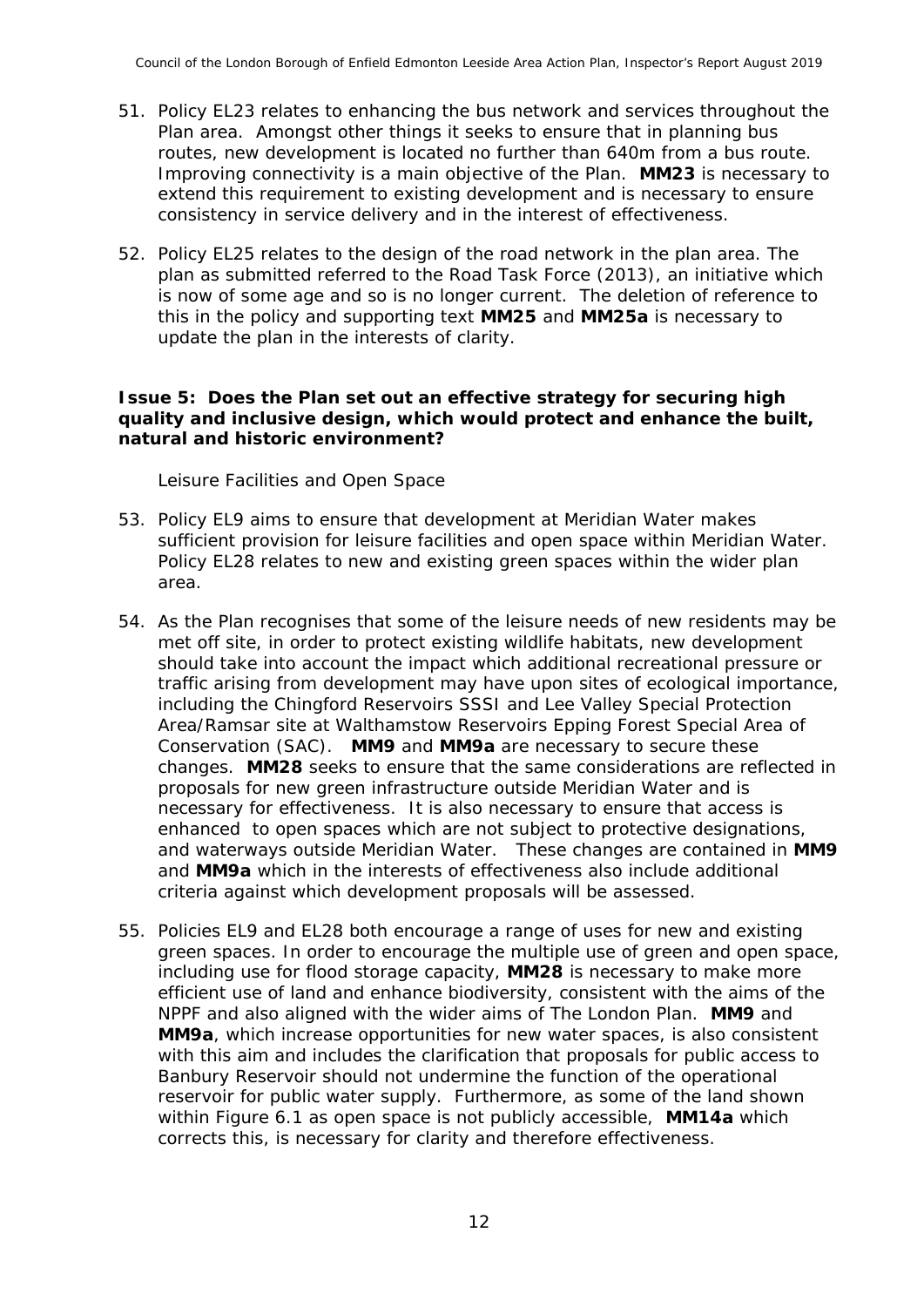56. Policy EL9 seeks the provision of formal playing fields where appropriate within Meridian Water. To be effective this should be modified to ensure that this is linked to evidence of need. Alterations to improve the readability of the policy are also necessary in the interests of precision and therefore effectiveness. These are set out in **MM9.**

#### *Urban Grain and Building Form*

- 57. Policies EL10, EL11 and EL12 relate to design principles for development at Meridian Water and set out the parameters for assessing the design of new developments. In order to ensure that active frontages are an integral component of the design of ground floor frontages, **MM10** is necessary for soundness.
- 58. Part C of Policy EL11 deals specifically with the implications of tall buildings. However the Policy does not reflect guidance in The London Plan in relation to single aspect dwellings and BS standards for direct sunlight penetration for open space. It is also inconsistent with the definition of tall buildings in The London Plan and fails to take appropriate account of the specific impact tall building proposals may have on heritage assets and groundwater protection. The modifications proposed in **MM11** assist in providing consistent standards for considering the quality of residential environments and are therefore necessary for clarity.

#### *Public Realm*

- 59. Policy EL12 relates to the design of the public realm at Meridian Water and EL27 deals more generally with watercourses in the wider plan area. **MM27** and **MM12** comprise a number of changes aimed at creating well designed healthy communities and recognising the importance of integrating waterways within new development.
- 60. These changes include requiring that natural and man-made watercourse heritage is taken into account in the design of the public realm. They also encourage planning proposals to incorporate watersides within site boundaries so that improvements can be integrated into new development and where appropriate measures which protect and enhance habitats and biodiversity can be included. They also seek, where suitable, to provide residential and commercial moorings along the River Lee Navigation as part of waterside redevelopments at Meridian Water and to ensure that these are appropriately designed. These changes, along with incorporating Sport Englands "Active Design Guidance" and opportunities for games and urban play, are in line with the aim of providing active waterway corridors which contribute to good design.
- 61. **MM12** and **MM12a** recognise and incorporate the access requirements of the Environment Agency, to allow for maintenance and improvements, such as renaturalisation of river banks and habitat improvement. As this requirement is covered by other legislation and may be waived or reduced where access can be otherwise achieved, I consider it appropriate to set this requirement out within the supporting text rather than the policy. Together these changes are justified in the interests of effectiveness.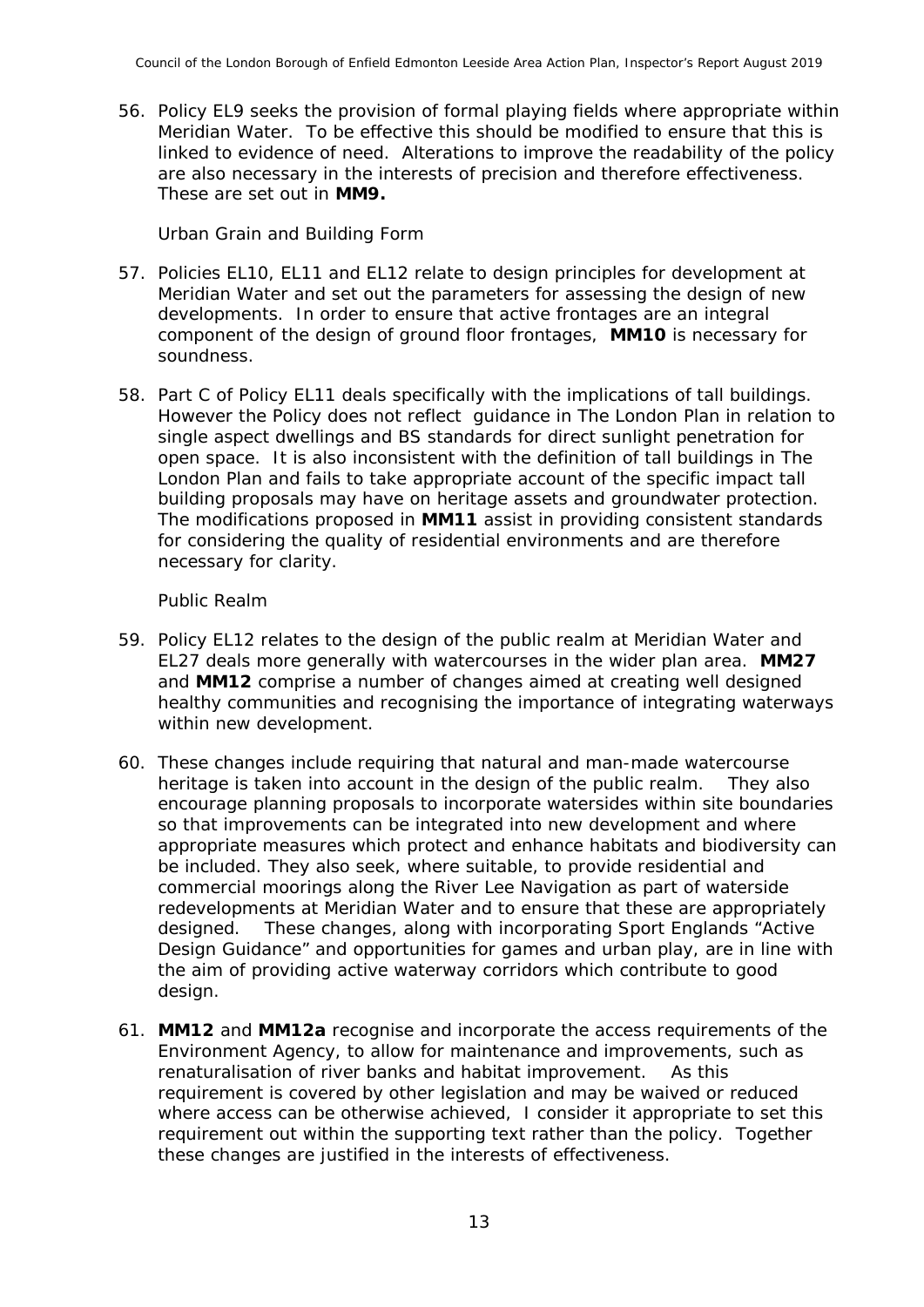#### *Picketts Lock*

- 62. Picketts Lock is a Major Developed Site in the Green Belt and Policies EL19 and EL20 recognise the role Picketts Lock plays as an existing leisure destination and the potential for redevelopment of the site to meet future leisure demand in the Lee Valley. The policy outlines a range of potential uses which may come forward. However, in order for future development to conform with the NPPF, in respect of Green Belt development, the modifications proposed in **MM19**, and those in supporting text **MM19a** are necessary for clarity.
- 63. I take into account the concerns relating to some of the uses outlined in the policy. However, I am mindful that the site is an existing developed site within the Green Belt and that the NPPF does not preclude redevelopment of such sites, subject to considerations of openness. In this regard, the alterations proposed, although extensive, would make clear the basis on which proposals at the site would be considered. When read in conjunction with Core Strategy Policy 33 and DMD policies 25, 82 and 89, **MM19, M19a** and **MM20** assist with clarity and therefore effectiveness. To ensure new development is subject to a sequential test, in line with national policy, changes in this regard are also justified. Reference to "floating classrooms" in policy EL20 could conflict with the operational requirements of infrastructure providers and **MM20** is necessary to secure the removal of specific reference to this matter in the policy.

#### **Issue 6: Are the policies in the plan consistent with the aim of the Framework, to mitigate and adapt to the effects of climate change?**

- 64. Meridian Water lies within an area of flood risk classified at levels 2 and 3. The Level 2 Strategic Flood Risk Assessment is out of date as it does not take account of 2015 Environment Agency (EA) guidance in relation to climate change allowances. Up to date modelling from the Council is not yet available and so has not informed the Plan. At present the EA indicate that it is unclear what the 1 in 100 year 35% and 1 in 100 year 70% climate change scenarios will look like on site but that the level of flood risk on site is likely to increase once these have been taken into account.
- 65. The EA recommend that a sequential approach to site selection is undertaken across the Meridian Water site with new development being directed to areas of lowest flood risk. All development should be subject to a detailed flood risk assessment which takes account of climate change allowances. This is consistent with guidance in the NPPF and **MM8** and **MM8a** are necessary.
- 66. However, in the absence of an up to date flood risk assessment for Meridian Water as a whole and in advance of a Masterplan which provides an appropriate strategy for flood protection and mitigation across the site, a sequential test would not on its own be effective, as it is a site by site approach which cannot guarantee a cohesive area wide strategy for flood alleviation.
- 67. **MM8** and **MM8a** are required to make explicit that the phasing of development and the Masterplan will ensure flood mitigation and prevention measures are dealt with in an area-wide manner and that adequate flood risk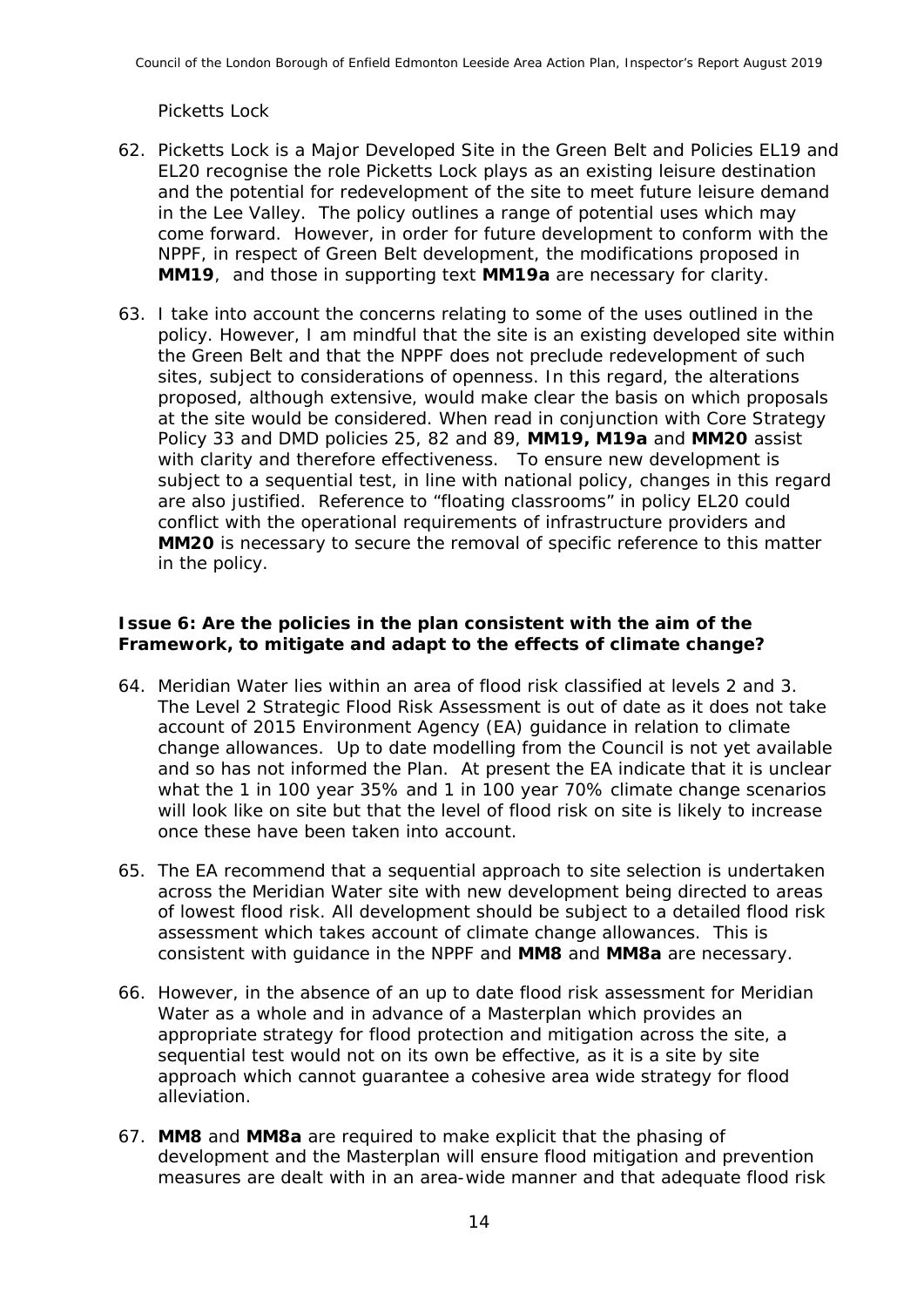mitigation must be in place for all development. These modifications also make explicit the aim of reducing flood risk as an objective of the plan.

- 68. **MM8** and **MM8a** also updates the text in Policy EL8 and its supporting text to refer to the preparation of a flood risk assessment to inform the upcoming Masterplan and to reflect the fact that revised climate change allowances are not yet available. Changes to policy EL8 in relation to achieving green field run-off rates are required to reflect the need for flexibility. Subject to further minor changes, to make clear the role of the Environment Agency, and make explicit the need to comply with the requirements of the NPPF, these modifications are needed to make the policy clear and therefore effective. I am satisfied these changes would not prejudice the interests of any party.
- 69. Thames Water has confirmed that Land South of William Girling Reservoir and Land at Harbet Road may be required for operational purposes and as such, may not be available for off site flood storage. Nevertheless, the need for flood storage will be reviewed in the flood risk assessment currently being prepared and as such I see no justification for removing a reference to potential off-site flood storage in the policy. Whilst it is reasonable to include a reference to the potential for the River Lee Navigation to receive surface water drainage, this should be subject to pollution control and would be subject to discharge permitting and **MM8a** achieves this. However, I do not consider it necessary that specific reference is made in supporting text to how compensatory volume is provided.
- 70. The plan does not include an area wide policy for managing flood risk, although section 13.4 - Managing Flood Risk – refers to both Meridian Water and the wider ELAAP area. In order to clarify that the principles outlined in policy EL8, are also relevant to the wider plan area are consistent with the NPPF, I have amended the wording of **MM8** to reflect this.

#### **Issue 7: Does the plan make appropriate provision for retail uses and provide positive policies which support the vitality and viability of town centres?**

- 71. Policy EL3 sets out the requirement for a new town centre at Meridian Water to serve future residents and businesses. The plan as submitted refers to a cumulative threshold for the assessment of proposals, which could result in relatively minor small scale "A" Class development being subject to retail impact assessment. As a result, the policy would be difficult to administer and wouldn't take account of built out developments, so would not be effective. **MM3**, which removes the cumulative requirement and reduces the threshold is necessary in the interests of effectiveness. Policy EL3 as submitted and its supporting text also contains prescriptive requirements in relation to frontage widths and for effectiveness, **MM3** and **MM3a** are necessary to allow greater flexibility.
- 72. Policy EL4 relates to Ravenside Retail Park on the North Circular. The policy seeks to ensure better integration of the retail park with the wider area, and to encourage intensification of retail provision, in line with The London Plan. However, the site is poorly related to the River Lee Navigation. In order to recognise this, **MM4** provides clarification and is necessary to ensure positive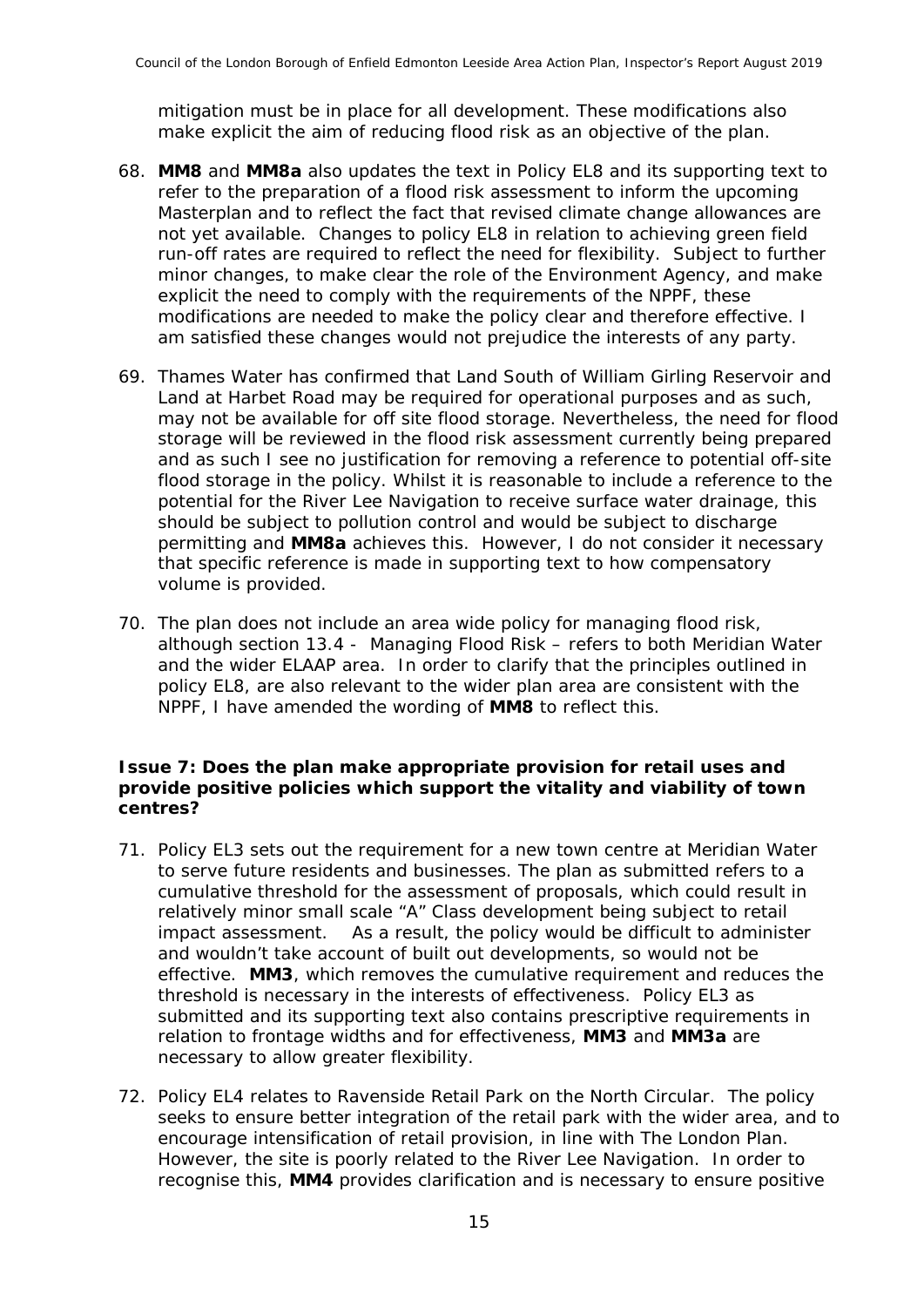planning. Furthermore, as development at the retail park may require sequential assessment, the modification in **MM4** is also reasonable and necessary to ensure effectiveness.

73. Policy EL16 acknowledges that Angel Road Retail Park which sits on the A406 is relatively isolated with poor links to the surrounding area. The policy de-designates the site as a Retail Park to mixed employment led uses, reflecting a recent planning permission which allows for a wider range of uses on the site. In order to reflect the range of potential uses which could assist in achieving the aim of strengthening the vitality and viability of the adjoining Eley Estate and wider SIL area, **MM15** and **MM15a** are necessary in the interests of positive planning.

#### **Issue 8: Does the plan make appropriate provision for infrastructure to serve proposed development, including community and cultural facilities and services to meet local needs?**

- 74. Policy EL5 relates specifically to the provision of community facilities within Meridian Water. In this regard the plan recognises the importance that appropriate and well-integrated facilities play in the quality of life of local people. However, as submitted the policy reflects the facilities needed for higher development levels and so modifications **MM5** and **MM5a** are necessary to bring the requirement for education provision back in line with those set out within Core Strategy Policy 38.
- 75. Furthermore, changes in **MM5** and **MM5a** which seek to ensure that outdoor sports pitches are provided in proximity to schools where possible, or be conveniently and safely accessible, rather than within a specified 400m, provide clarification that the co-location of sports pitches and schools is preferable in the first instance, and so the change is necessary for clarity and effectiveness. Whilst I note that Sport England would prefer use of the term "playing field", the term sports pitches includes other multi-use games facilities and so is more appropriate.
- 76. The supporting text to Policy EL5 refers to the potential for education provision being secured by CIL in the longer term. As there is not currently provision for collecting such contributions through CIL this reference is not justified and its removal in **MM5a** is necessary for effectiveness.
- 77. The Plan does not make specific provision for Mental Health Services. It nonetheless aims to provide healthy communities in part by providing appropriate healthcare facilities for residents. The provisions in Policy EL5 and within Chapter 14 are comprehensive and do not differentiate between mental and physical health needs. As such, I do not consider that the Plan is unsound because mental health provision is not explicitly referred to.
- 78. Policy EL13 sets out how infrastructure will be delivered at Meridian Water. The existing CIL 123 list at present only includes provision for road and rail infrastructure, but its scope may widen over time, as development progresses. Policy EL13 sets out where S106 contributions will be sought, in line with national guidance in relation to pooling restrictions. Whilst the list included in Policy EL13 is already broad ranging, sports and recreation facilities, blue infrastructure and space for biodiversity habitats are potentially acceptable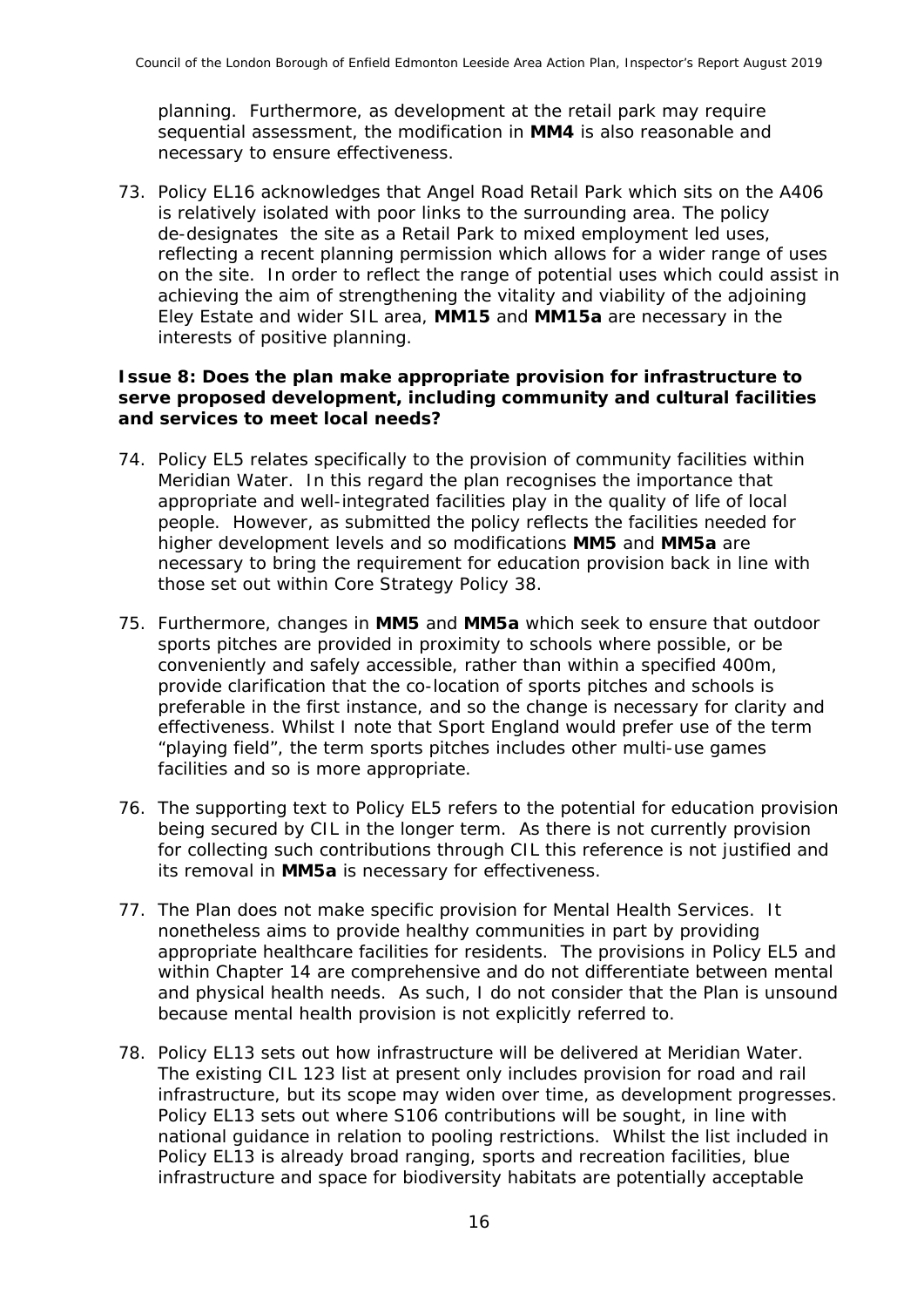forms of infrastructure which the ELAAP recognises as being important to serve development, or mitigate its impacts. Specific projects are also set out in Chapter 14 of the ELAAP and these relate to the range of projects outlined in EL13. The modifications in **MM13** are therefore necessary for clarity and effectiveness.

- 79. EL13 also makes reference to overage provisions, specifically in relation to affordable housing. As the ELAAP now has a single affordable housing requirement this clause is no longer necessary and its removal in **MM13** is justified.
- 80. A comprehensive Water Supply and Drainage Strategy for Meridian Water was recommended by Thames Water. The upcoming Masterplan, should provide scope for determining the scale and timescale of likely development and the Council have further advised that an Infrastructure Delivery Plan is being developed to inform the forthcoming Local Plan which will include details of infrastructure delivery for Meridian Water, building on the infrastructure work undertaken through the Master planning process.
- 81. Therefore, whilst it is reasonable that infrastructure is in place to serve development, I do not consider that the impetus to secure this should arise wholly as a result of the application process. Planning Policy Guidance is clear that planning for the necessary infrastructure should normally be addressed through the Local Plan. As such I do not consider that changes to policy EL13 are necessary for soundness.
- 82. Nevertheless, it is desirable that developers advise infrastructure providers of their future requirements at an early stage. It is also possible for the Council to use planning conditions to phase development where there is an identified capacity constraint. The proposed changes to supporting text in **MM13a** reflect this and are necessary in the interests of effectiveness.
- 83. I have considered whether a specific policy is needed in the Plan in relation to waste and waste infrastructure. The North London Waste Plan will set out a framework for waste management for the Borough and its neighbours and the Development Management Document makes provision within individual policies for waste matters. I therefore do not consider that there is an identified need for the ELAAP to provide additional guidance on this matter.

*Deephams Sewage Treatment Works*

- 84. EL14 designates Deephams Sewerage Works as SIL in line with The New London Plan, which recognises utilities as an industrial-type function. However, Thames Water have indicated that the site is needed for on-going operations, and so **MM14a** is justified in the interests of clarity. Given the nature of the use, in the interests of effectiveness, **MM18** also refers to the need for appropriate Odour Impact Assessment for development in the vicinity of the site and for appropriate avoidance or mitigation measures to be implemented if required.
- 85. Furthermore, the supporting text makes reference to the designation of 2 smaller parcels of land north and east of Deephams as SIL allocations. These are small in size and so of limited utility for use as Strategic Industrial Locations. **MM14** removes these sites from SIL designation in the interests of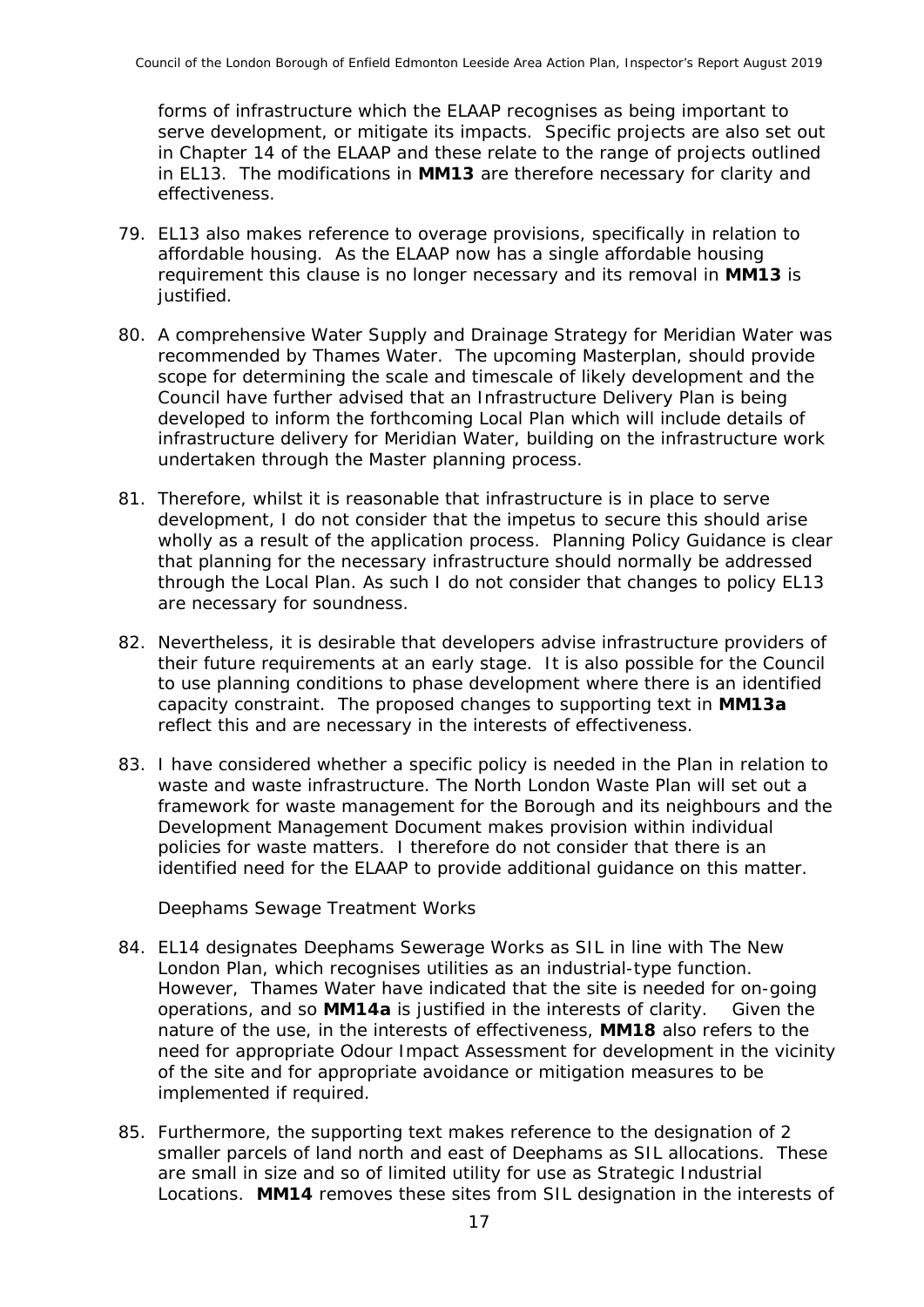positive planning. Changes in **MM14**, **MM14a** and**MM18** also make corrections to grammar and clarifies the intention of the policy.

*Edmonton EcoPark and the Meridian Water Heat Network*

- 86. Edmonton EcoPark is a waste management centre located in the north of the ELAAP area. It collects municipal and commercial waste for seven local authority areas in north London. It was subject to a Development Consent Order (DCO) in 2017 to allow for the construction of an Energy Recovery Facility to replace the existing plant. **MM17** amends the policy and supporting text to update it in light of the DCO and is necessary in the interests of clarity and effectiveness.
- 87. Policy EL26 relates to the Meridian Water Heat Network (MWHN), a Decentralised Energy Network (DEN) which aims to use power from the EcoPark and the Energy Recovery Facility when it is operational. Energetik, an energy company established and owned by Enfield Council, is seeking to enter an energy supply agreement with the EcoPark to supply power to the MWHN. The aims of the policy, to provide very low carbon heat to local communities, is consistent with the need to respond to climate change explicit in the NPPF.
- 88. As submitted, Policy EL26 requires connection with a DEN which is also a Council run company and in prohibiting competition the policy is not positively prepared. Support for sustainable energy infrastructure is already well established in Core Strategy Policy 20 and Development Management Document Policy 52 which together set out that where opportunities are available, development will be expected to contribute towards realising opportunities for DENs. The requirements of Policy EL26 are consistent with these policies and the requirement to connect to, or make provision for future connection to the network, in order to create a resilient network, is reasonable. I am satisfied that the fact that the existing DEN is Council owned is incidental in this case.
- 89. Nevertheless, the policy as drafted does not allow competition and so some clarification of the policy to allow for connection to other DENs, where available, is necessary for soundness.
- 90. Furthermore, given that the extension of the DEN to the wider area has not been confirmed, it is necessary to amend the wording of the policy to take into account considerations of viability in requiring future developers to adopt combined heat and power systems as an interim measure. The policy and supporting text also require some simplification and updating to reflect the grant of the DCO and uncertainties in the timescale for delivery of both the DEN and to be more flexible in relation to the specifications for access, easements and protection corridors required for connection pipework. These modifications are set out in **MM26** and **MM26a**.

#### **Issue 9: Are appropriate provisions in place to ensure the effective implementation and delivery of the plan?**

91. The Plan as submitted sets out a range of initiatives and projects. In line with the key objectives of the plan these focus on connectivity, improvements to the public realm and biodiversity improvements, as well as identifying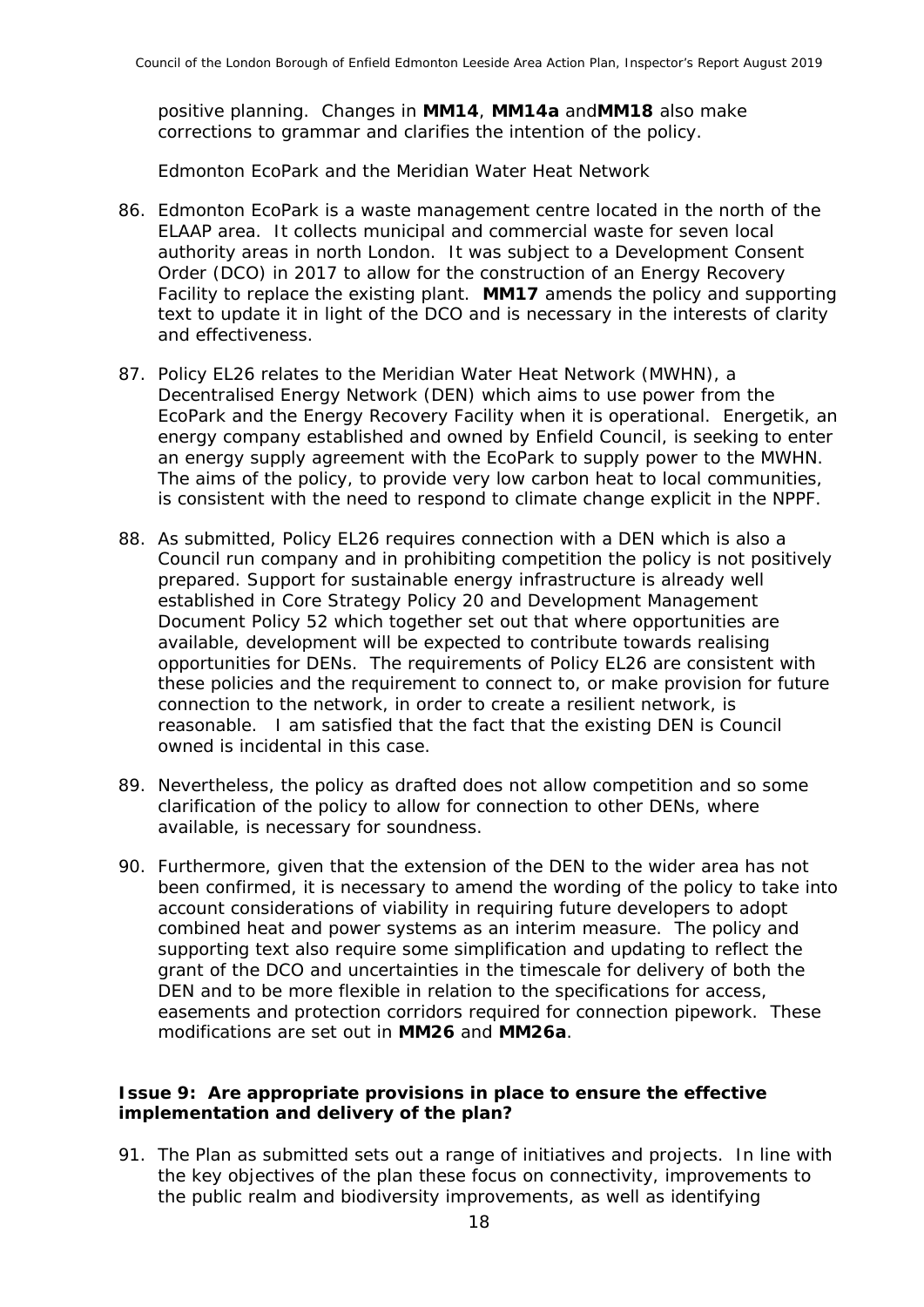community infrastructure which may arise as a result of development. The addition of further projects assists in delivering these objectives and so **MM29** is justified in the interests of positive planning and effectiveness.

- 92. The plan as submitted does not identify phasing for the projects identified, but **MM29** explains that the Council is developing an Infrastructure Delivery Plan to accompany the forthcoming Local Plan, and that this will include details of infrastructure delivery in the ELAAP area, informed by the forthcoming Meridian Water Masterplan. As the forthcoming Masterplan will provide details of phasing throughout Meridian Water, I consider this to be a sound approach.
- 93. The plan includes arrangements for partnership working and for monitoring, primarily through an officer working group to monitor and drive forward the delivery of proposals. The group will manage the implementation of the ELAAP and oversee its implementation. It will also liaise with relevant delivery partners, assess the extent to which policies in the ELAAP are being implemented, and where necessary, take steps to remedy blockages in implementation. Overall, I am satisfied that this aspect of the Plan will be effective in monitoring and ensuring the delivery of the Plan.

#### **Other Changes**

- 94. Throughout the AAP reference is made to existing and forthcoming SPDs. To ensure that the status of these documents as guidance is clear, changes throughout the plan are necessary for effectiveness. The individual policies have also in places been cross-referenced with the relevant policies on the Core Strategy and the DMD. A number of factual updates including changes to the names of Meridian Water Station, The Central Spine, The Meridian Water Heat Network and The River Lee Navigation have also been made to the plan. References to the selection of a master developer have been deleted where necessary as a result of the evolving nature of the Meridian Water project. Updates in relation to changes to the names of supporting documents, the changing policy context to the plan and changes to public transport proposals have also been made throughout the document. Changes to illustrations and their titles have also been made.
- 95. These collective changes are necessary in the interests of clarity and so effectiveness and in the interests of brevity. These are contained within the following modifications and I have not referred to them individually. **MM1**, **MM1a**, **MM2**, **MM2a**, **MM3**, **MM3a**, **MM4**, **MM4a**, **MM5**, **MM5a**, **MM6**, **MM6a**, **MM9**, **MM10**, **MM11**, **MM12**, **MM12a**, **MM17**, **MM17a**, **MM18**, **MM20**, **MM21**, **MM22**, **MM23**, **MM25**, **MM26**, **MM26a**, **MM27**, **MM28**, **MM29**.

## **Public Sector Equality Duty**

96. In undertaking the Examination I have had due regard to the equality impacts of the ELAAP in accordance with the Public Sector Equality Duty, contained in section 149 of the Equality Act 2010. This includes consideration of the Plan's provision to meet the need for accessible and adaptable housing and inclusive design.